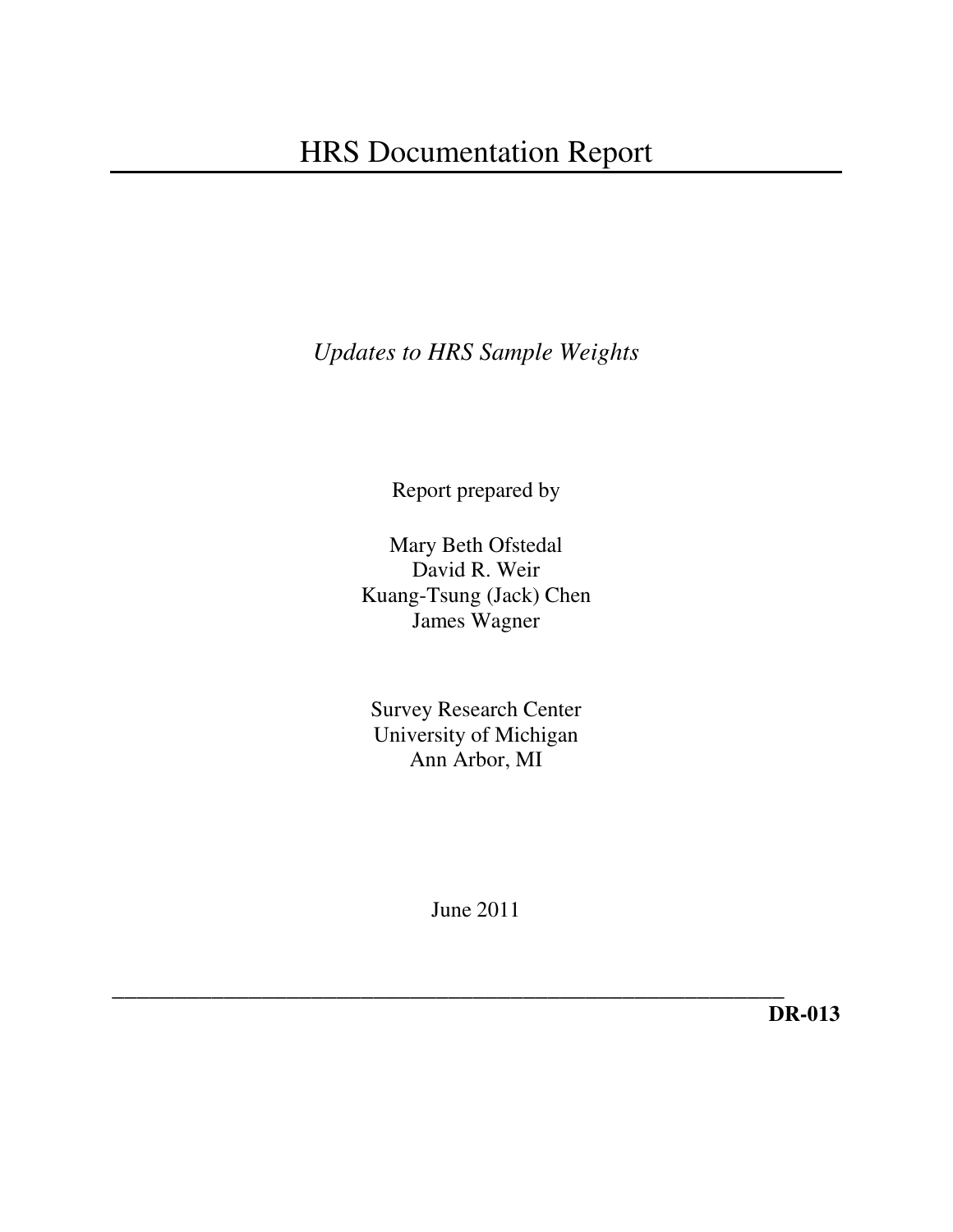### **Introduction**

 $\overline{a}$ 

This report provides a brief overview of the sample design and sample weight construction for the Health and Retirement Study. It updates previous reports covering parts of the study (Heeringa and Connor, 1995; Heeringa, 1995; HRS, 2006; HRS website, 2011a; HRS website, 2011b.) The primary motivation for this update is to document some recent revisions to the HRS sample weights and evaluate the impact of those revisions on the weights themselves and on weighted sample distributions for a number of key indicators.

This re-evaluation of HRS sampling weights was initially motivated by reports of errors in the age distributions in the Census products on which the HRS relies to establish population benchmarks. HRS uses the Current Population Survey (CPS) and the American Community Survey (ACS) to post-stratify sampling weights to the US population for a given survey year. There were errors in the way Census applied age perturbation for disclosure risk avoidance in several waves of both the CPS and the ACS in the years following the 2000 Census. This includes the 2004 CPS and the 2006 ACS, which were used for post-stratification of the 2004 and 2006 HRS sample weights, respectively. The Census Bureau released a new version of the 2006 ACS data, necessitating a revision of the 2006 HRS sample weights using the new ACS data for post-stratification. The ACS correction had little impact on the HRS sample weights, as discussed later in this report. After careful evaluation, the Census Bureau decided not to release new versions of the CPS data, $<sup>1</sup>$  so it was not possible to redo the post-stratification for the 2004</sup> HRS weights.

Prior to implementing the revision of the 2006 weights we undertook an evaluation of the sample weights for all waves. That review revealed calculation errors in two prior waves: one in the post-stratification of the 1995 respondent weights for the AHEAD cohort, and the other in the sample selection factor for the new cohort EBB baseline weights in the 2004 wave. The 1995 respondent-level weight for the AHEAD cohort was mistakenly post-stratified to the 1993 CPS, rather than 1995 CPS, and the 2004 baseline weight for the EBB cohort did not account for subsampling of non-minority respondents in minority domains. Because follow-up wave weights rely on baseline weights for each cohort, the 2004 issue also affects the 2006 and 2008 weights. Both of these issues are described in detail in later sections of the report.

The analyses later in this report show that these revisions do not substantially alter the weights and do not significantly affect weighted distributions of key variables. Analyses done with the earlier versions of sampling weights should not in general require revision. Some possible exceptions include analyses that present population estimates (counts or percentages) for the 1995 AHEAD cohort or for the EBB non-minority (White/other) sample. Analyses that compare the EBB non-minority cohort to other subgroups may also be affected by the new weights. Even for this specific subgroup, however, the impact is likely to be minimal (as shown later in Table

<sup>1</sup>For details see the report by Alexander, Davern and Stevenson at this link: http://bpp.wharton.upenn.edu/betseys/papers/Inaccurate%20Age%20and%20Sex%20Data%20in%20Census%20PU MS%20Files.pdf, ACS Errata Notes No. 47 and 50 at this link: http://www.census.gov/acs/www/data\_documentation/errata/, and the CPS User Note at this link: http://www.census.gov/cps/user\_note\_age\_estimates.html.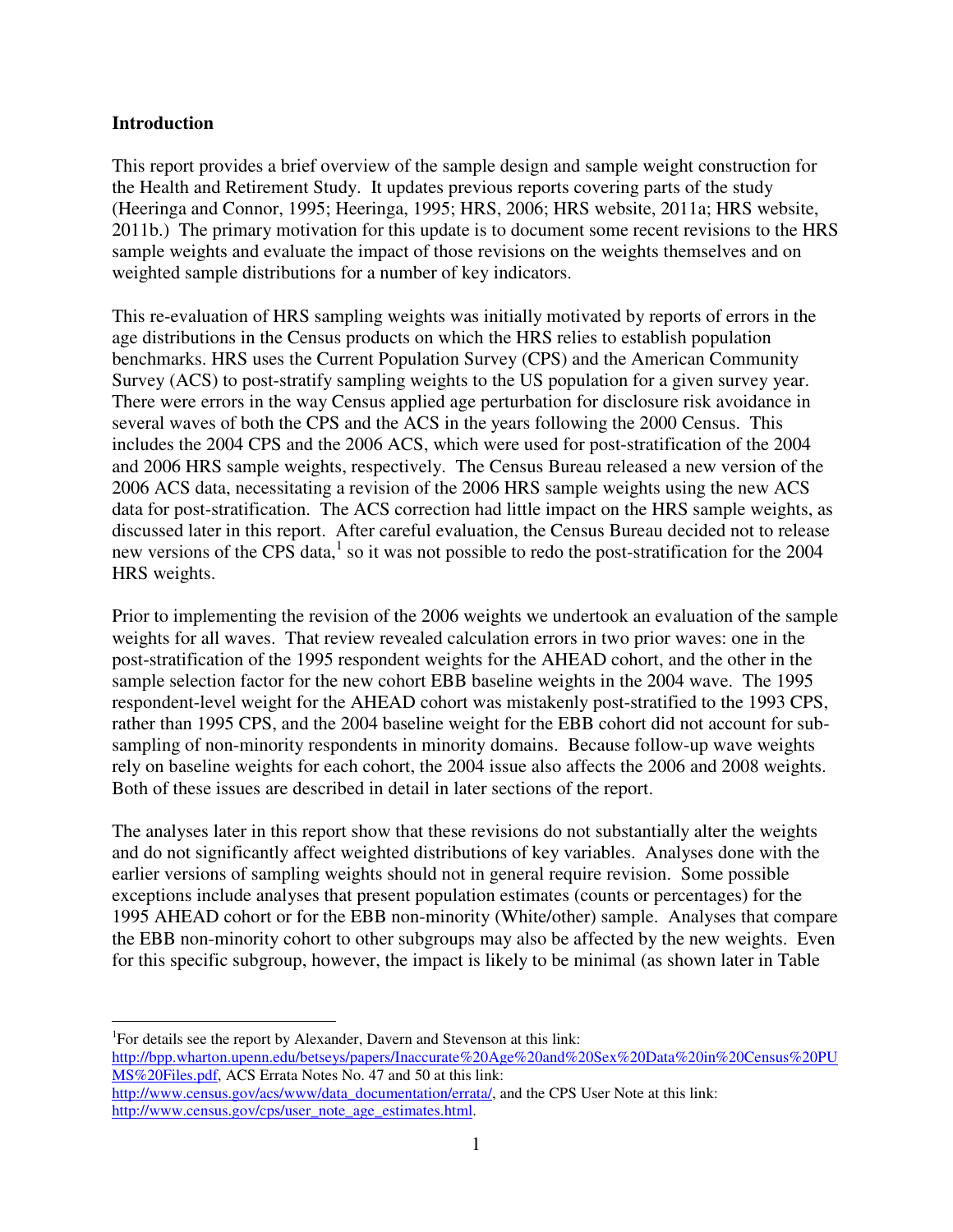B5). Results based on analyses that make use of the full EBB sample or that combine cohorts in the HRS sample should not be affected by the new weights.

HRS sample weights have been updated for the following waves:

1995: Household weight (DWGTHH) and respondent weight (DWGTR) 2004: Household weight (JWGTHH) and respondent weight (JWGTR) 2006: Household weight (KWGTHH) and respondent weight (KWGTR) 2008: Household weight (LWGTHH) and respondent weight (LWGTR)

In addition, because sample weights for the supplemental studies and components depend on the core weights, the following supplement weights have also been updated:

2004 physical measures (JPMWGTR) 2004 psychosocial leave-behind (JWGTR\_PS) 2004 disability vignette leave-behind (JWGTR\_DB) 2005 Prescription Drug Study (PDS) (P1QXWT and P1MEDWT) 2006 physical measures (KPMWGTR) 2006 biomarkers (KBIOWGTR) 2006 psychosocial leave-behind (KLBWGTR) 2008 physical measures (LPMWGTR) 2008 psychosocial leave-behind (LLBWGTR)

An explanation for the updates and analyses of the impact of the changes on the distribution of the weights are presented in this report.

With the exception of the 2005 PDS sample weight, which is provided on the PDS sample file, all of the revised core and supplement weights are available on Early 2010 Version 1.0 of the Cross-Wave Tracker File. The original weights have been replaced with the revised weights on this file. Researchers who need access to earlier versions of sampling weights can request them at hrsquest@isr.umich.edu.

## **Overview of Sample Design and Sample Weights**

The HRS began in 1992 as a longitudinal study of a pre-retirement cohort of individuals born in 1931-1941, and their spouses of any age. This birth cohort is referred to as the original HRS cohort. It was joined in 1993 by a companion study, the Study of Asset and Health Dynamics of the Oldest Old (AHEAD), comprised of a cohort of persons born before 1924 and their spouses of any age (the AHEAD cohort). In 1998, the study design was modified to convert the HRS sample from a set of specific cohorts into a steady state sample that represents the communitydwelling U.S. population over age 50. This was achieved by adding new cohorts in 1998 to fill in the age range over 50 (the CODA cohort consisting of persons born between 1925 and 1930 and the War Baby cohort born between 1942 and 1947) and by adding a new six-year cohort of persons entering their 50s every six years thereafter. The Early Baby Boom cohort (born 1948-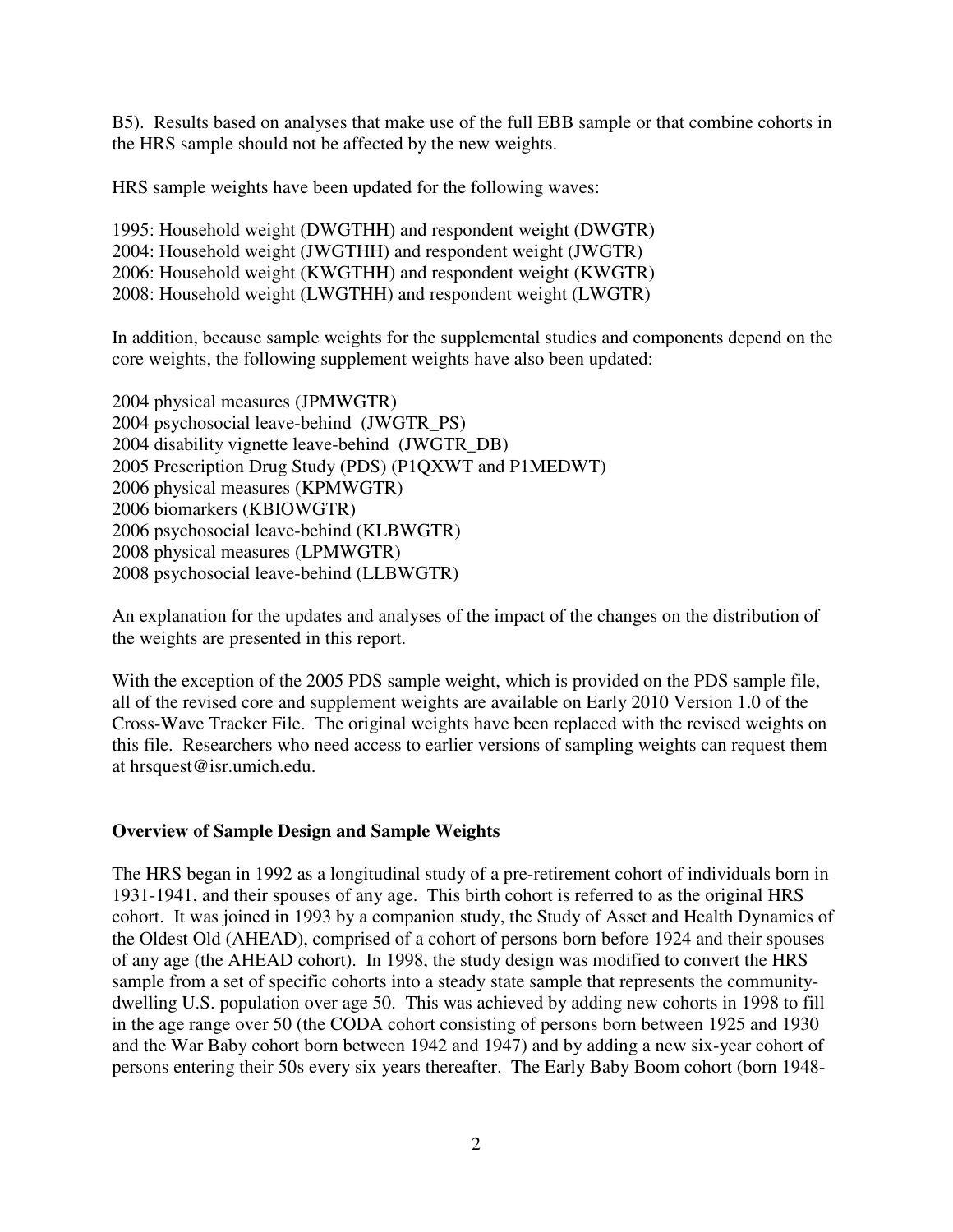1953) was added in 2004 and the Mid Baby Boom cohort (born 1954-1959) is being added in 2010.

The HRS sample is based on a multi-stage, area-clustered, stratified sample design. Two household screening efforts were conducted in 1992 and in 2004; these served as the sources for most of the HRS sample. The 1992 household screen was used to identify the original HRS cohort, most of the AHEAD cohort, and the War Baby cohort (added in 1998). The 2004 screen was used to identify the Early Baby Boom cohort and part of the Mid Baby Boom cohort. The CODA cohort and the remainder of the AHEAD cohort were drawn from a list of Medicare enrollees obtained from the Health Care Financing Administration (now the Center for Medicare and Medicaid Studies). For the HRS, AHEAD, EBB and MBB cohorts, Black and Hispanic respondents were oversampled at a rate of about 2 to 1. To achieve these oversamples, geographic areas (segments) with higher than average concentrations of minority population (10+% Black, 10+% Hispanic, or 10+% Black and 10+% Hispanic) were selected at higher sampling rates. In addition, in those areas, all Black and Hispanic age-eligible sample members (and their spouses) were selected into the sample, whereas non-minority sample members were subsampled at a rate of about 50%. The original 1992 screen that generated the HRS, AHEAD and War Baby cohorts contained an oversample of Florida residents. (See Heeringa and Connor, 1995 for a detailed description of the sample design for the original HRS cohort; and Heeringa, 1995 for a description of the sample design for the AHEAD cohort.)

The implication of the multi-stage, stratified design is that different sample units (both households and individuals) had differential probabilities of being selected into the sample. The sample weights account for these differential selection probabilities.

HRS provides both household and respondent-level sample weights for each wave of the survey. The sample weights are constructed in a way to make the HRS weighted sample representative of all US households containing at least one person in the age-eligible range (in the case of household weights) or of all non-institutionalized individuals in the US population in the ageeligible range.

The baseline sample weight is a composite of two factors. The first factor is the inverse of the probability of selection for the housing unit (for household weights), and for the individual (for respondent weights). The second factor is a post-stratification factor that adjusts for differential non-response to the baseline HRS survey. The post-stratification is based on the age of the respondent and his/her spouse or partner (if coupled), gender, and race/ethnicity (Hispanic, Black non-Hispanic, other non-Hispanic). The baseline sample weights are also adjusted for geographic differences in baseline non-response (based on the Primary Sampling Unit or PSU).

Sample weights for followup waves are the product of the baseline sample weight and a nonresponse adjustment factor that is based on post-stratification of the sample to the Current Population Survey or American Community Survey for the survey year. Whereas the baseline post-stratification adjusts for *survey* non-participation, the post-stratification adjustment in followup waves adjusts for *wave-specific* non-response among those who participated at baseline. For waves 1992-2004, the Current Population Survey (CPS) was used as reference survey for the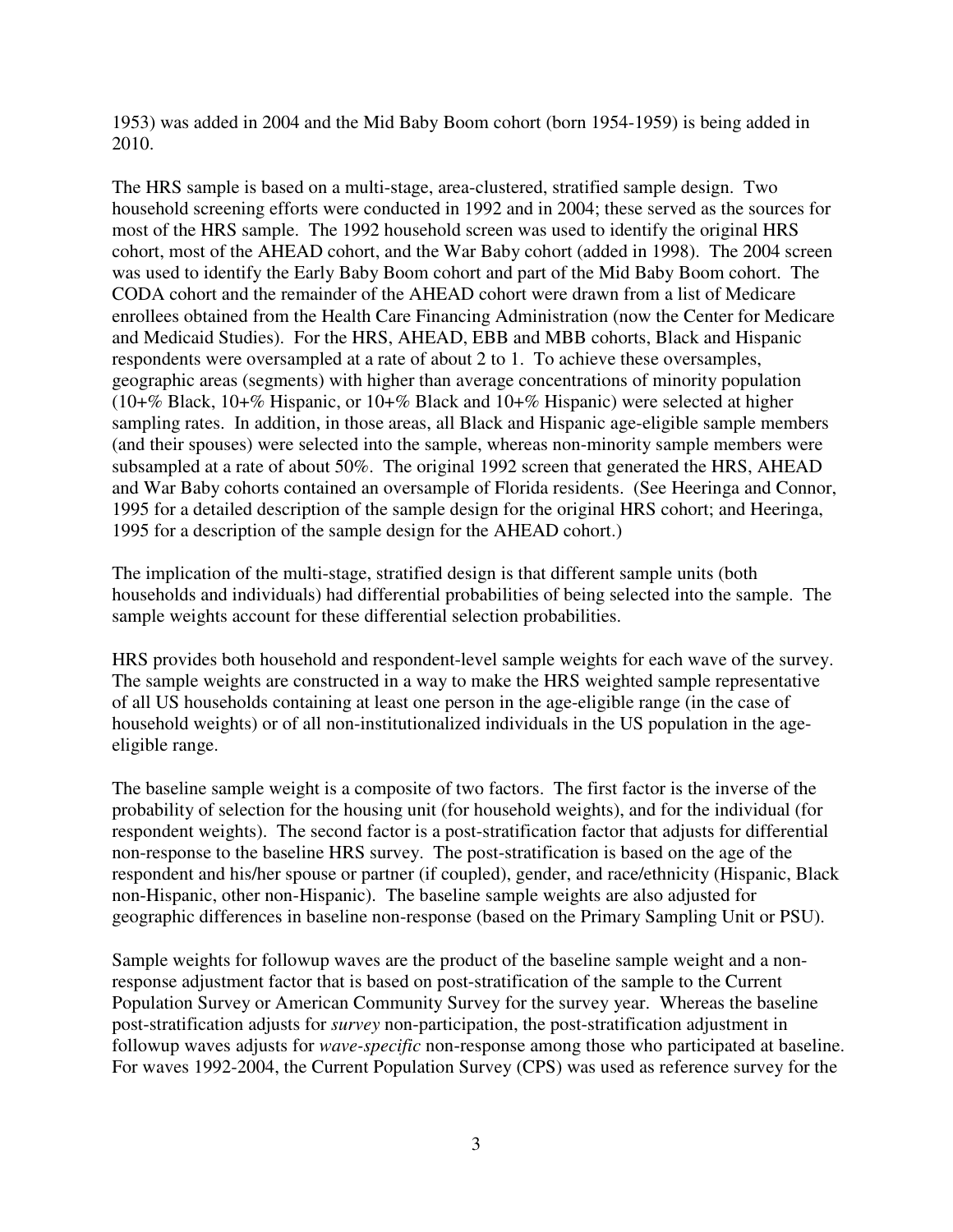post-stratification. For the 2006 and subsequent waves, the American Community Survey (ACS) has served as the basis for post-stratification.

# **Changes to the HRS Sample Weights**

## *A. 1995 Respondent Weight*

Our review of the full series of sample weights revealed a problem with the 1995 respondent weight (for the AHEAD cohort). The weighted sample size for the 1995 AHEAD sample (born in 1923 or earlier) was larger than the published population estimates based on the Current Population Survey (see Table A1), and it was also out of line relative to the weighted sample sizes for the 1993 and 1998 waves. We would expect some decline in the weighted sample size in each subsequent wave due to mortality; however, as shown in Table A2, the 1995 weighted sample was very close in size to the 1993 weighted sample. In contrast, as shown in Table A3, the sum of the household weights showed the expected pattern of decline over the waves and the 1995 weighted HRS count matches the 1995 weighted CPS count very closely.

A detailed investigation of the 1995 sample weights revealed that the household weights were calculated correctly. However the respondent weights were post-stratified to the 1993 CPS, rather than to the 1995 CPS. As a result, the population counts used to adjust the HRS respondent sample were too high, resulting in erroneously large sample weights.

The 1995 respondent sample weights have now been adjusted using the 1995 CPS as the poststratification source. The weighted counts and distributions for the old and new respondent weights are given in Table A4. The original 1995 respondent weights overstated the size of the community-dwelling population born in 1923 and earlier by 16%, and overstated the mean age of that population by 0.07 years (78.90 vs. 78.83).

The original sample weights were too large for each of the four birth ranges as shown in the ratios in the far right column, however the differential is most pronounced for the oldest two birth cohorts, for which mortality is highest. Thus, the oldest-old (born in 1913 or earlier) will be slightly overrepresented relative to those born between 1914 and 1923 in analyses based on the original 1995 sample weights. The impact of this error in the original weights is likely to be minimal for multivariate analyses that adjust for age; however, it could be more significant for descriptive analyses, e.g., prevalence estimates for health conditions, that are not age-adjusted. Also, analyses that present estimates of population counts for the AHEAD cohort based on 1995 data (e.g., the number of persons age 72 or over living with diabetes) will be over-estimated.

In revising the 1995 weights, we made use of the most recent information available on birth year and other eligibility indicators for the HRS sample. This resulted in some changes in respondent and household eligibility. The most significant change is that 55 respondents who had non-zero values on the original respondent weights are not cohort eligible (they were born in 1924 or later) and are, thus, assigned zero values on the revised respondent weights. Conversely, three respondents who were assigned zero weights originally are now determined to be eligible and have non-zero values on the revised weights. At the household level, five households changed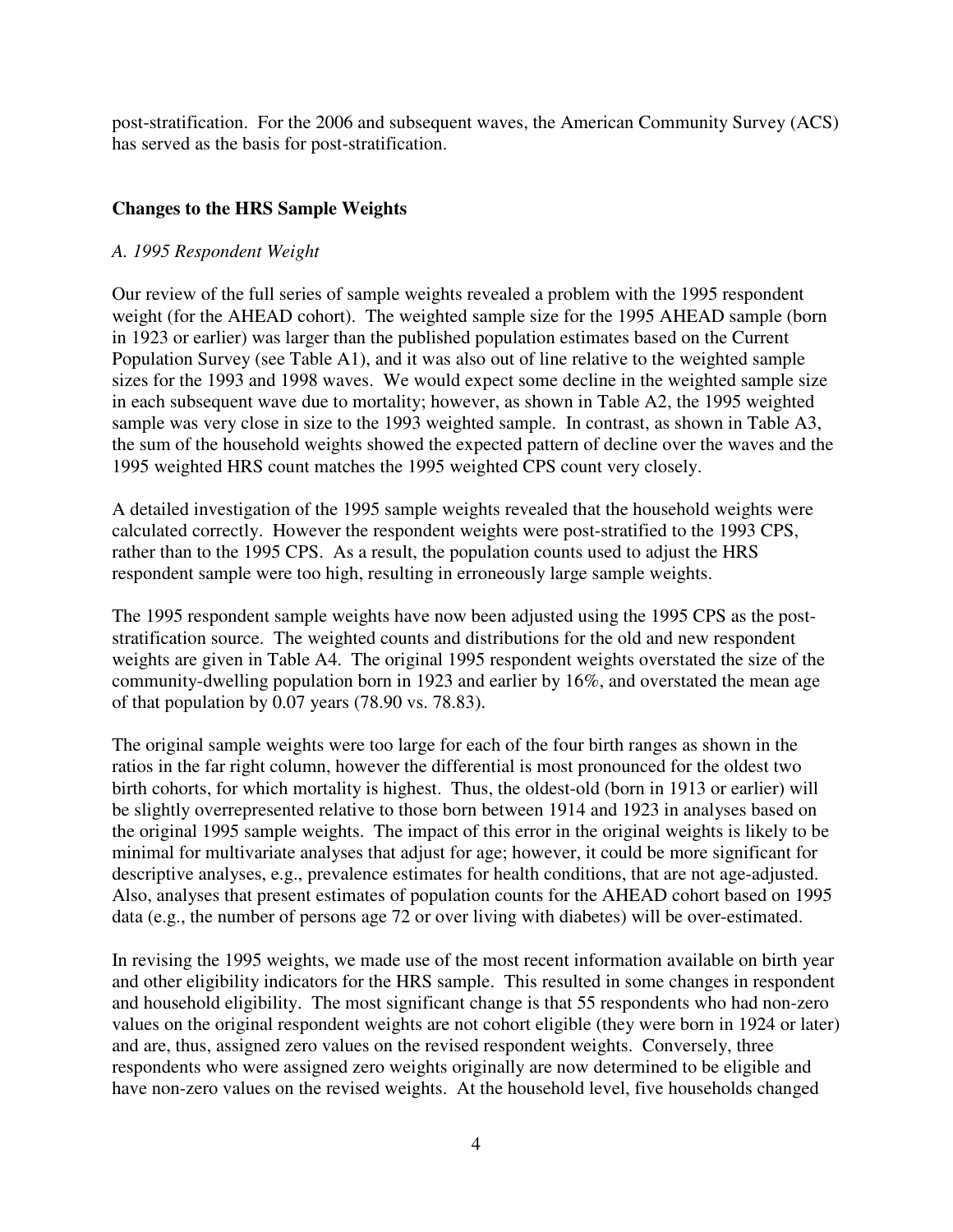from eligible on the original weights to non-eligible (deceased) on the revised weights, and one household changed from non-eligible to eligible.

## *B. 2004 Household and Respondent Weights*

As noted in the sample design overview, Black and Hispanic households were oversampled in the HRS, AHEAD, EBB, and MBB cohorts. These oversamples are achieved by oversampling high density minority segments and subsampling (i.e., selecting only a random subset of) nonminority households within those segments. The weights are designed to account for the oversampling of minority respondents, along with other factors that lead to differential selection probabilities.

Our review of the sample weights revealed that the original baseline sample weights for the EBB cohort had not been adjusted to account for the subsampling of non-minority respondents in high density minority areas—non-minority respondents were treated as if their selection probabilities had been the same as minority respondents in those areas, whereas in fact they had only half the probability of being included. The 2004 weights have now been corrected to account for this. As expected, the main impact occurred for non-minority respondents in the EBB cohort. For some of this subgroup (those living in areas of high minority densities) the original weights were too small. Because the sample weights are generated for the entire sample concurrently, the weights for other respondents also changed slightly. Correlations between the original and revised weights, as well as comparisons on several key parameters are presented in Tables B1- B4. Figures B1 and B2 plot the original and revised weights at the household and respondentlevel, respectively.

The corrections resulted in minor overall changes to the weights. The correction resulted in a difference of less than 1 percent in the household weight for 63% of households and less than 5 percent for 83% of households. At the respondent level, the difference in the weights was less than 1 percent for 65% of respondents and less than 5 percent for 86% of respondents.

We used the latest, most accurate information available on birth date and coupleness status to generate the revised weights. As a result, eligibility changed for a small number of households and respondents. Eight people in six HHs that were determined to be eligible when the original 2004 weights were calculated are now ineligible. At the respondent level, ten respondents that were originally determined to be eligible are now known to be ineligible. The net result is six fewer eligible households and ten fewer eligible respondents for the revised versus original weights.

As shown in Table B1, the correlations between the original and revised weights are extremely high. The lowest correlation is found for the EBB cohort, particularly those in the White/other race/ethnicity group.

Tables B2 and B3 show the sample size, mean, median, variance, and coefficient of variation for the original and revised weights, separately for the household weights (Table B2) and the respondent weights (Table B3). These statistics are shown in total, by cohort and, for the EBB cohort, by race and ethnicity.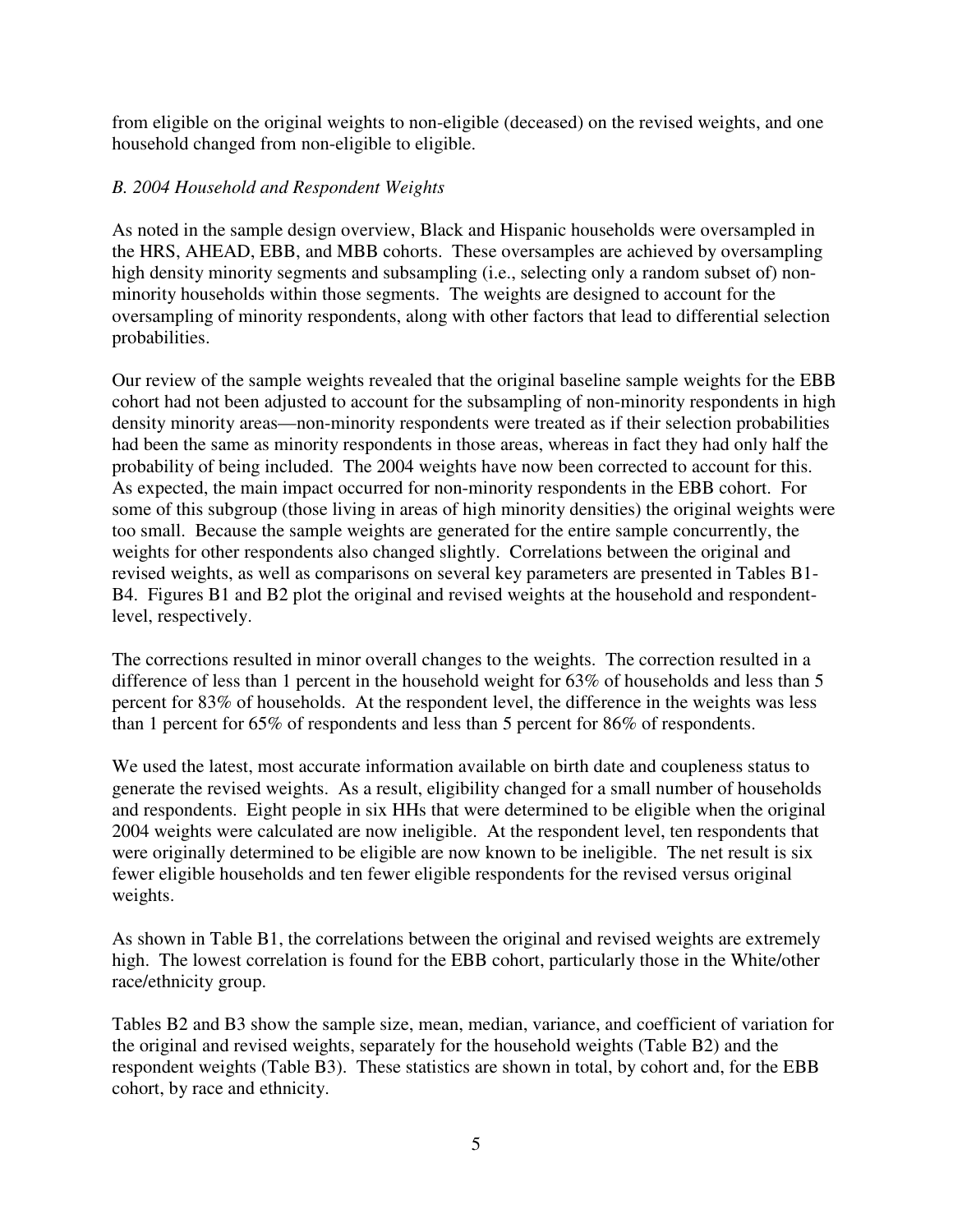There is very little shift in the distribution of the weights for all cohorts except the EBB cohort. Even for the EBBs, the shift is fairly modest. The mean and median shift upwards slightly, and the variance is reduced. Again, the distributional shift is more pronounced for the White/other group in the EBB cohort. These patterns are further illustrated in Figures B1 and B2, which plot the original weight against the revised weight at the household and individual level separately for Black, Hispanic and non-minority EBBs and for non-EBBs. Black and Hispanic EBBs and non-EBBs tend to cluster around the diagonal, indicating that the original and revised weights are very close. It is only non-minority EBBs for which the cluster departs from the diagonal, and for most of those cases, the revised weight is larger than the original weight. Even for this group, however, the correlations between the original and revised household and respondent weights are very high, as shown in Table B1.

A major concern for users will be what impact these changes have on the results of substantive analyses that were based on the original weights. Tables B4-B5 provide some insight into this issue. Table B4 presents weighted distributions and standard errors for key demographic, health, and economic indicators for both the total 2004 sample and the EBB cohort, for which the correction resulted in the largest change in weights.

As shown here, the distributions and standard errors based on the original and revised weights are extremely close. The primary difference is found for the respondent-level race/ethnic distribution for the EBB cohort, for which the weighted percent is slightly higher for the White/other group and slightly lower for the two minority groups using the revised weight. This difference is not statistically significant. Where the standard errors differ between the original and revised weights, they tend to be slightly lower based on the revised weights.

Table B5 presents distributions and standard errors for the same set of indicators for two additional subgroups—first the total White/other sample and second for the EBB White/other sample. The latter group is the group for which we would expect to see the largest differences. For the total White/other sample in 2004, the distributions and means for all of the indicators are very close. The same is true for most indicators for the White/other sample in the EBB cohort. The percentages with health insurance coverage, home ownership and IRA/Keogh accounts and the estimates of mean income and net worth are slightly lower based on the revised weight compared to the original weight, but none of these differences are statistically significant. For other indicators, the distributions are essentially identical.

Additional comparisons of research findings using the original versus revised weights based on replications of published and unpublished studies are presented in Section F.

### *C. 2006 and 2008 Household and Respondent Weights*

Because the baseline household weight is used as the starting point for generating sample weights in each subsequent wave, the 2006 and 2008 weights were also affected by the error in the 2004 EBB weights. We have updated and replaced all of these weights on the tracker file.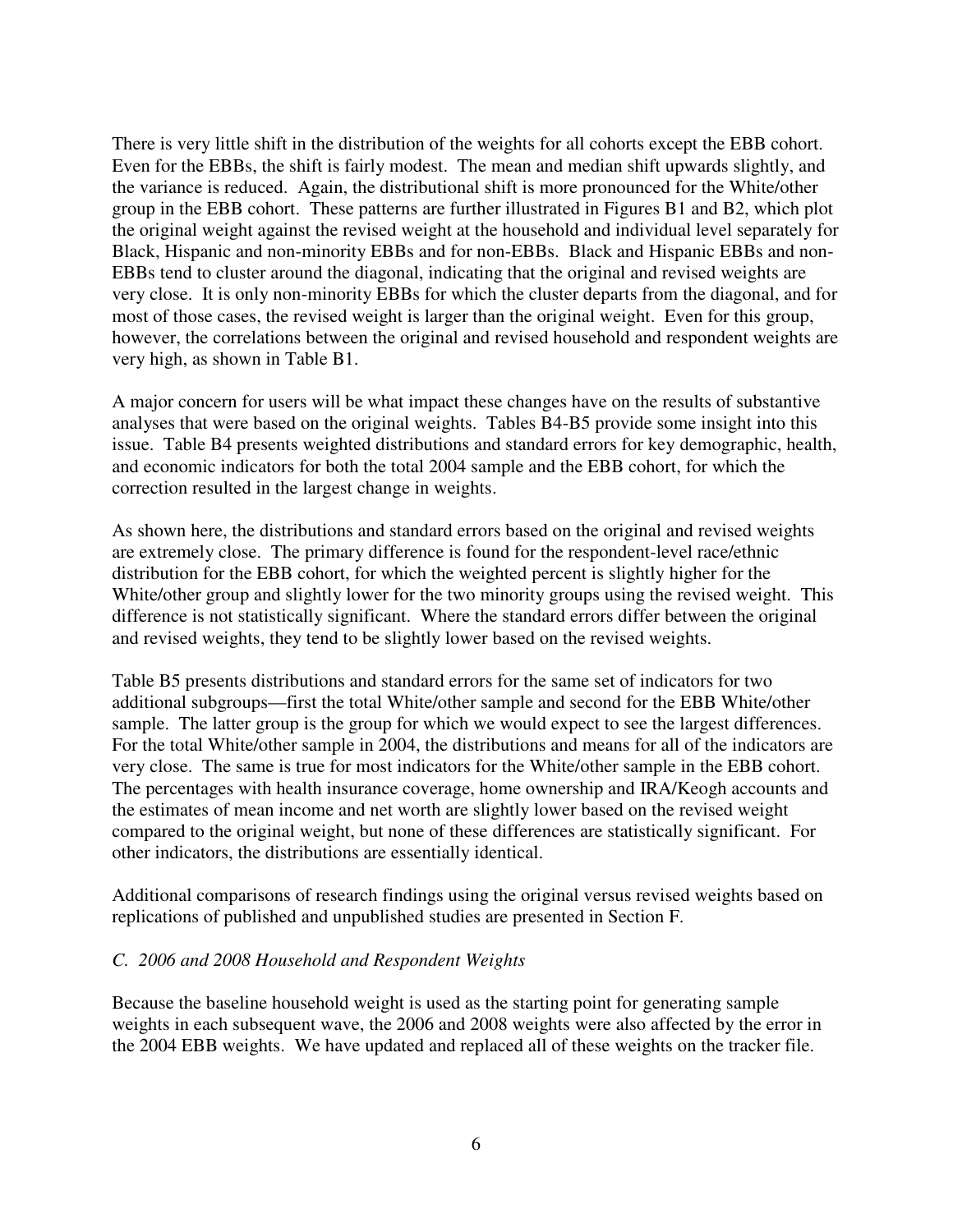The impact on the 2006 and 2008 weights was even smaller than that for the 2004 weights. Table C1 presents correlations between the original and revised weights. Correlations for the total sample are 0.995 or higher for both waves, and within subgroups, the lowest correlation is 0.946. Correlations between the original and revised weights are high for the EBB cohort in both waves.

As with the 2004 weights, eligibility changed for a small number of households and respondents in 2006 and 2008.

## *D. 2006 ACS Revision and Impact on HRS Weights*

As noted above, the Census Bureau determined that the way in which the age perturbation was handled for several years of the Current Population Survey (CPS) and American Community Survey (ACS) was incorrect and it led to a distortion in the sex ratios particularly at the older ages. The Census Bureau has since released a new version of the 2006 ACS, which corrects for the error. The Census Bureau determined that the error in the 2004 CPS data had minimal impact on the data, however, and they opted not to release a new version of the 2004 CPS. The new ACS data was used in the revision of the 2006 HRS weights. Analyses comparing the sample weights based on the old and new ACS data showed that the change had very little impact on the HRS weights. As shown in Table D1, the correlations between the weights using the old and new ACS data are extremely high for all age and sex groups.

## *E. Revisions to Supplement Weights*

Sample weights for the supplemental studies (mail and Internet surveys) and components of the core survey (physical measures, biomarkers, leave-behind questionnaires) are based on the core sample weights. As a result, any supplement weights that relied on core weights from 2004, 2006 and 2008 had to be revised. The revisions were made by first multiplying the original supplement weight by the ratio of the revised to original core sample weight. This initial adjustment scaled the supplement weight appropriately. The supplement weights were then poststratified to the weighted core sample (based on the revised core weights) from the prior core wave. The post-stratification adjustment was based on age, gender and race/ethnicity.

The revisions to the supplement weights resulted in minor changes in the weights for most respondents. Table E1 provides distributional statistics for the original and revised supplement weights, along with correlations between the two weights.

## F. *Replication of Published and Unpublished Analyses*

To further evaluate the impact of revisions to the sample weights, we are attempting to replicate analyses that have been conducted by other researchers. Results from one replication of analyses presented in a paper by Zivin et al. (2010) are provided in Tables F1 and F2. The paper is based on respondents who participated in the 2005 Prescription Drug Study, a mail survey of a subsample of HRS respondents. The analysis focused on medication non-adherence in this sample (n=3,071). Tables F1 and F2 present odds-ratios and confidence intervals for regression analyses based on the original and revised 2005 PDS weights. There are marginal changes in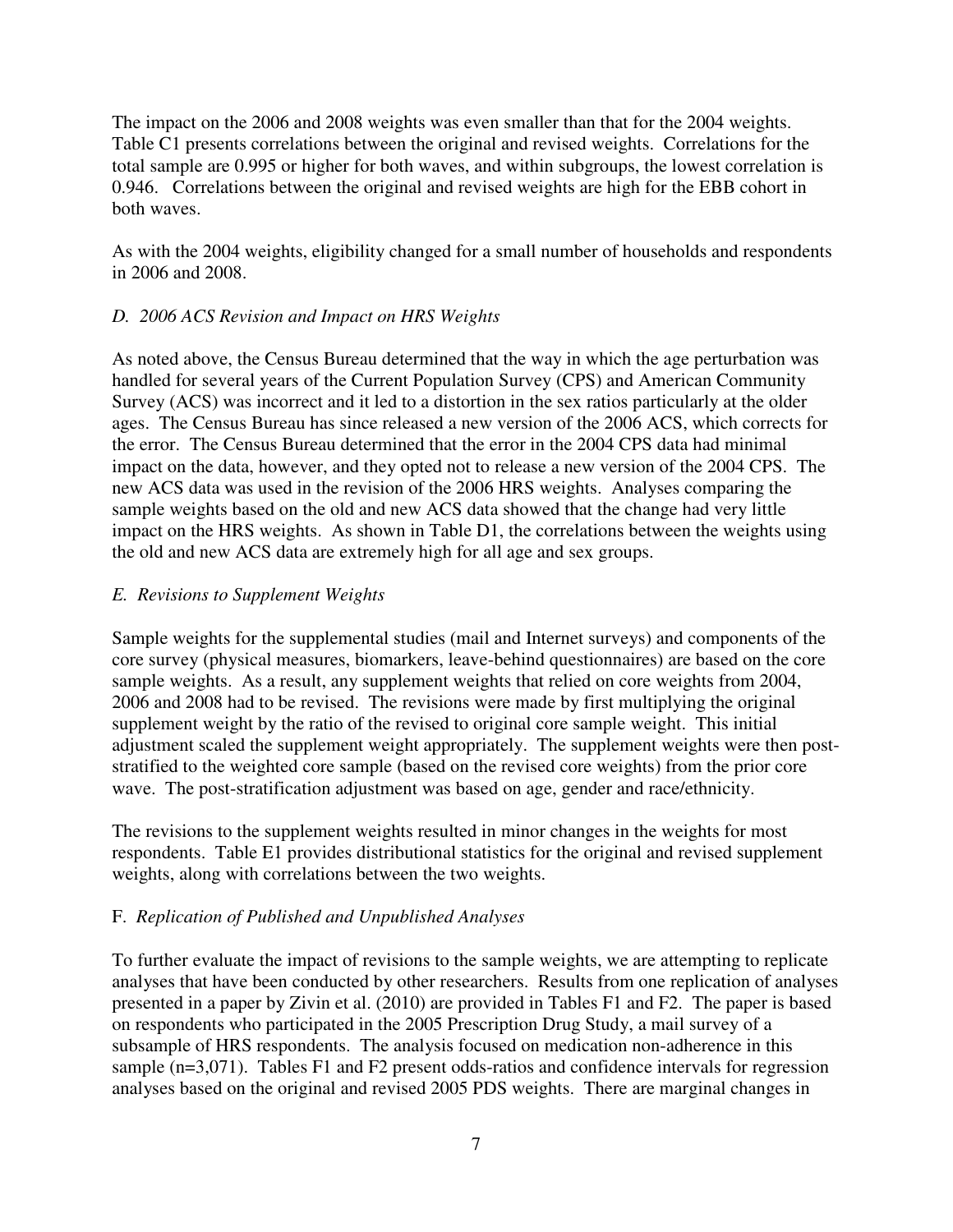significance around the  $p < .05$  level for a few odds-ratios (in bold), but the revised weights do not result in any changes to the substantive findings of the study.

A second replication is based on unpublished analyses of total assets conducted by Gretchen Lay at the Univerisity of Michigan. Table F3 provides a comparison of mean assets by asset percentile for the 2004, 2006 and 2008 waves based on the original and revised weights. The impact of the revised weights on total assets is small overall, but there is some variation across waves. The impact is larger for the 2004 asset distribution than for 2006 or 2008. In addition, for 2004 the revised weights lead to slightly lower percentile estimations, whereas in 2006 and 2008 they lead to slightly higher percentile estimations.

Results from other replications will be added to this report as they become available. We welcome any contributions from researchers who wish to replicate their own work.

## **References**

Heeringa, Steven G., *Technical Description of the Asset and Health Dynamics Among the Oldest Old (AHEAD) Study Sample Design*, [1995] (http://hrsonline.isr.umich.edu/sitedocs/userg/AHDSAMP.pdf)

Heeringa, Steven G.; Connor, Judith, *Technical Description of the Health and Retirement Study Sample Design*, [1995] (http://hrsonline.isr.umich.edu/sitedocs/userg/HRSSAMP.pdf)

Health and Retirement Study. 2006. "Getting Started with the Health and Retirement Study" Version 1.0, C. Leacock (Ed.). Survey Research Center, University of Michigan. (http://hrsonline.isr.umich.edu/sitedocs/dmgt/IntroUserGuide.pdf)

HRS website. 2011a. Sampling Weights: Revised for Tracker 2.0 and Beyond. http://hrsonline.isr.umich.edu/sitedocs/wghtdoc.pdf (accessed April 25, 2011).

HRS website. 2011b. HRS Sample Evolution: 1992-1998. http://hrsonline.isr.umich.edu/sitedocs/surveydesign.pdf (accessed April 25, 2011).

Zivin, K.; Ratliff, S.; Heisler, M. M.; Langa, K. M.; Piette, J. D. 2010 "Factors influencing costrelated nonadherence to medication in older adults: A conceptually based approach," *Value in Health*, 13:4, p338-345 [2010]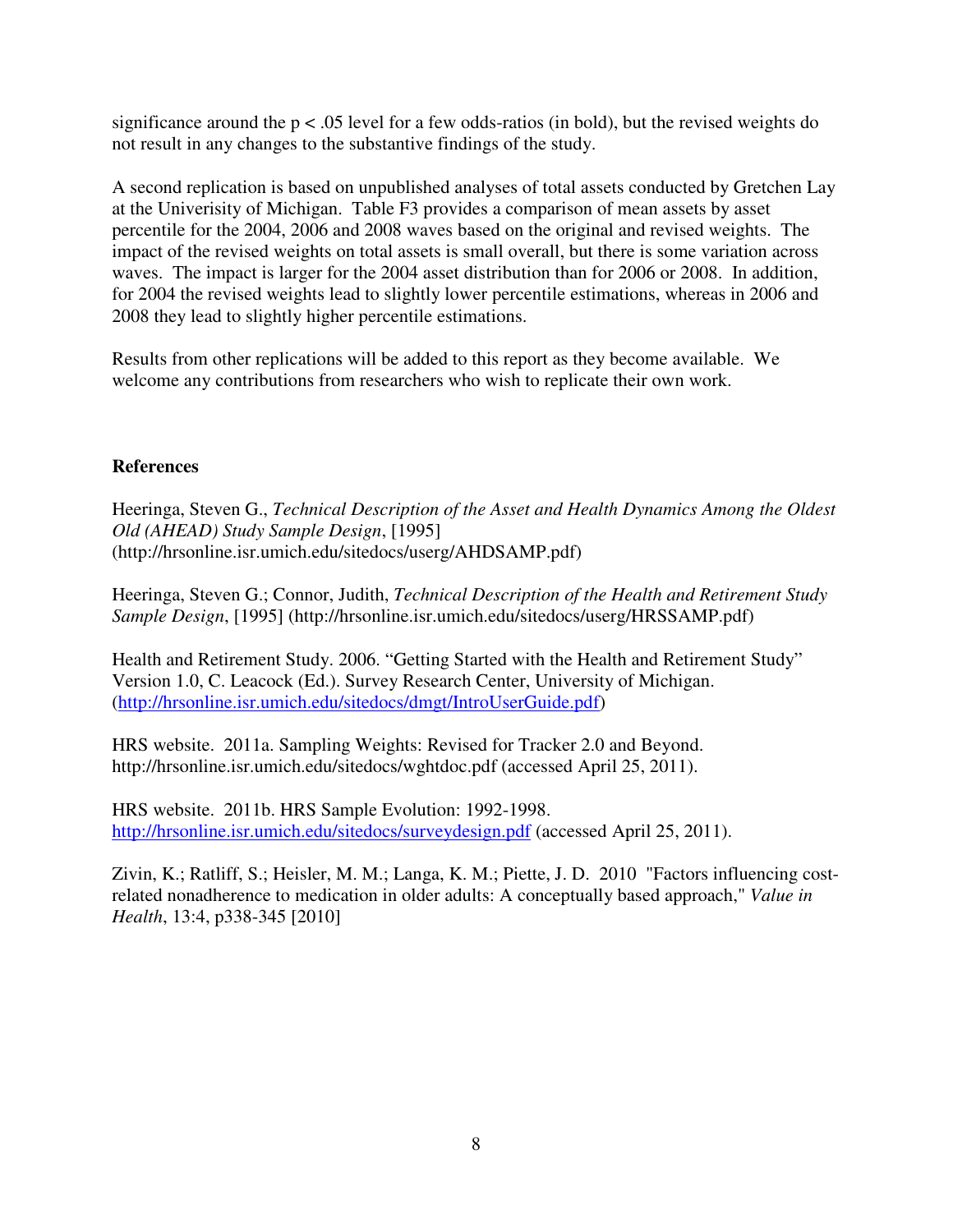|              | 1995 HRS   |         | 1995 CPS   | Ratio HRS/ |            |
|--------------|------------|---------|------------|------------|------------|
| Birth range  | Weighted N | Percent | Weighted N | Percent    | <b>CPS</b> |
| $\leq$ =1923 | 22,248,170 | 100.0   | 19,219,159 | 100.0      | 1.16       |
|              |            |         |            |            |            |
| $<$ 1909     | 2,510,034  | 11.3    | 2,149,321  | 11.2       | 1.17       |
| 1909-13      | 4,687,751  | 21.1    | 3,377,709  | 17.6       | 1.39       |
| 1914-18      | 6,197,476  | 27.8    | 5,542,565  | 28.8       | 1.12       |
| 1919-23      | 8,852,909  | 39.8    | 8,149,564  | 42.4       | 1.09       |

Table A1. Weighted samples sizes for persons born in 1923 or earlier: 1995 HRS vs. 1995 CPS

Table A2. Weighted sample sizes for the AHEAD cohort, 1993-2000

|              | Weighted respondent counts |            |            |             |  |  |  |
|--------------|----------------------------|------------|------------|-------------|--|--|--|
| Birth range  | 1993                       | 1995       | 1998       | <b>2000</b> |  |  |  |
| $\leq$ =1923 | 22, 264, 875               | 22,248,170 | 15,250,770 | 12,674,325  |  |  |  |
|              |                            |            |            |             |  |  |  |
| $<$ 1909     | 2,866,302                  | 2,510,034  | 1,001,384  | 559,657     |  |  |  |
| 1909-13      | 4,433,396                  | 4,687,751  | 2,378,348  | 1,850,112   |  |  |  |
| 1914-18      | 6,348,496                  | 6,197,476  | 4,670,702  | 3,847,808   |  |  |  |
| 1919-23      | 8,616,681                  | 8,852,909  | 7,200,336  | 6,416,748   |  |  |  |

| Table A3. Weighted household sample for the AHEAD cohort: 1993-2000 |  |  |  |  |
|---------------------------------------------------------------------|--|--|--|--|
|---------------------------------------------------------------------|--|--|--|--|

|              | Weighted household counts |            |           |           |            |  |  |  |
|--------------|---------------------------|------------|-----------|-----------|------------|--|--|--|
| Birth range  | 1993                      | 1995 HRS   | 1998      | 2000      | 1995 CPS   |  |  |  |
| $\leq$ =1923 | 17,534,877                | 15,588,700 | 1,929,586 | 9,926,973 | 15,635,192 |  |  |  |

Table A4. Weighted respondent sample sizes and distributions for the AHEAD cohort based on original vs. revised respondent sample weights.

|             | Original weights |         | Revised weights | Ratio revised/ |          |
|-------------|------------------|---------|-----------------|----------------|----------|
| Birth range | Weighted N       | Percent | Weighted N      | Percent        | original |
| $\leq$ 1923 | 22,248,170       | 100.0   | 19,220,715      | 100.0          | 0.86     |
|             |                  |         |                 |                |          |
| $<$ 1909    | 2,510,034        | 11.3    | 1,961,110       | 10.2           | 0.78     |
| 1909-13     | 4,687,751        | 21.1    | 3,572,708       | 18.6           | 0.76     |
| 1914-18     | 6,197,476        | 27.8    | 5,642,589       | 29.4           | 0.91     |
| 1919-23     | 8,852,909        | 39.8    | 8,044,308       | 41.8           | 0.91     |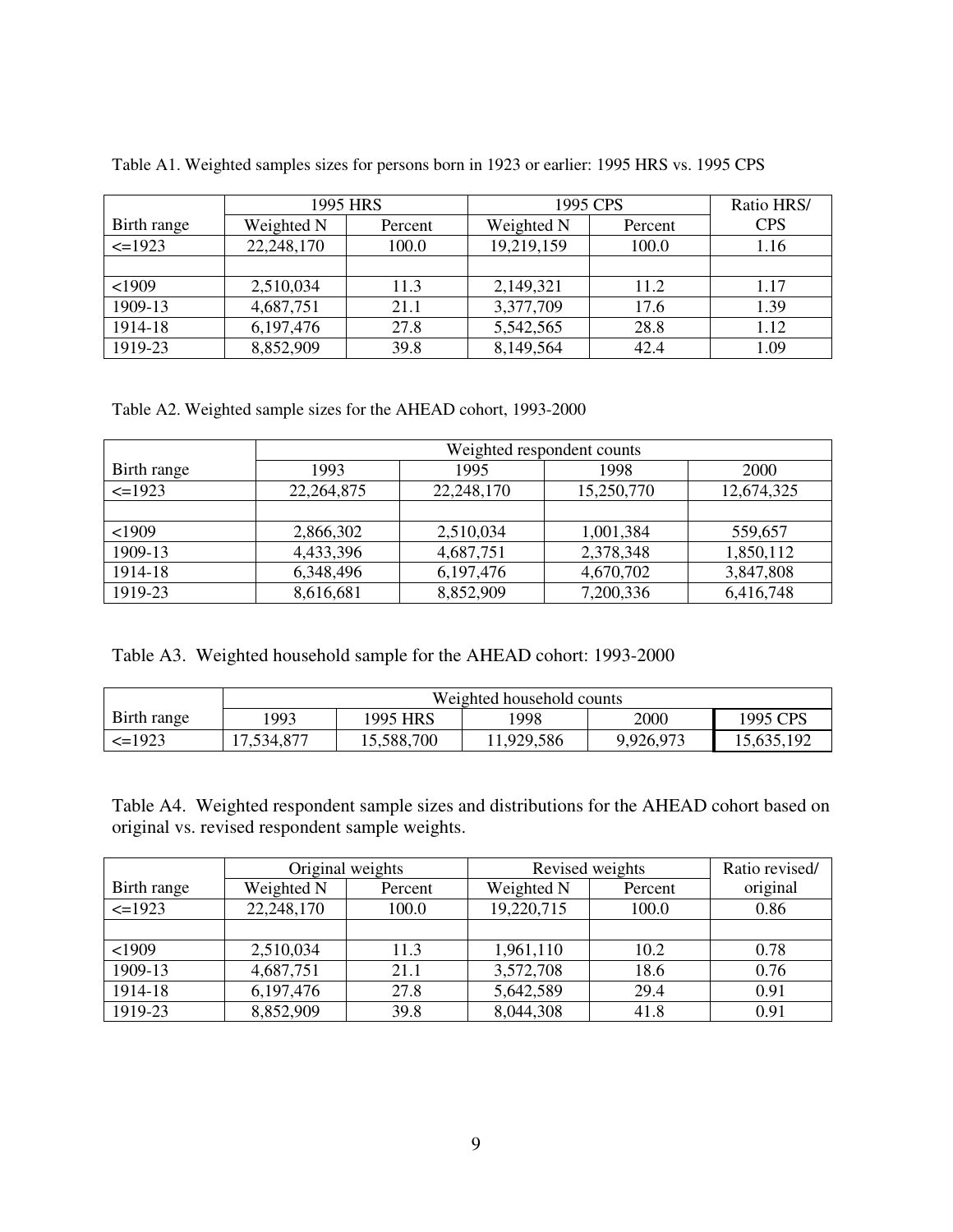| Weight                   | <b>Total</b> | <b>Hispanic</b> | <b>Black</b> | White/ |
|--------------------------|--------------|-----------------|--------------|--------|
| <b>Cohort</b>            |              |                 |              | other  |
| Household weight         |              |                 |              |        |
| Total                    | 0.9770       | 0.9946          | 0.9943       | 0.9707 |
| <b>AHEAD</b>             | 0.9999       |                 |              |        |
| <b>CODA</b>              | 0.9993       |                 |              |        |
| <b>HRS</b>               | 0.9987       |                 |              |        |
| War Baby                 | 0.9985       |                 |              |        |
| <b>EBB</b>               | 0.8878       | 0.9841          | 0.9813       | 0.8238 |
|                          |              |                 |              |        |
| <b>Respondent weight</b> |              |                 |              |        |
| Total                    | 0.9798       | 0.9919          | 0.9939       | 0.9753 |
| <b>AHEAD</b>             | 0.9999       |                 |              |        |
| <b>CODA</b>              | 0.9991       |                 |              |        |
| <b>HRS</b>               | 0.9988       |                 |              |        |
| War Baby                 | 0.9991       |                 |              |        |
| <b>EBB</b>               | 0.8894       | 0.9622          | 0.9753       | 0.8376 |
|                          |              |                 |              |        |

Table B1. Correlation between original and revised 2004 sample weights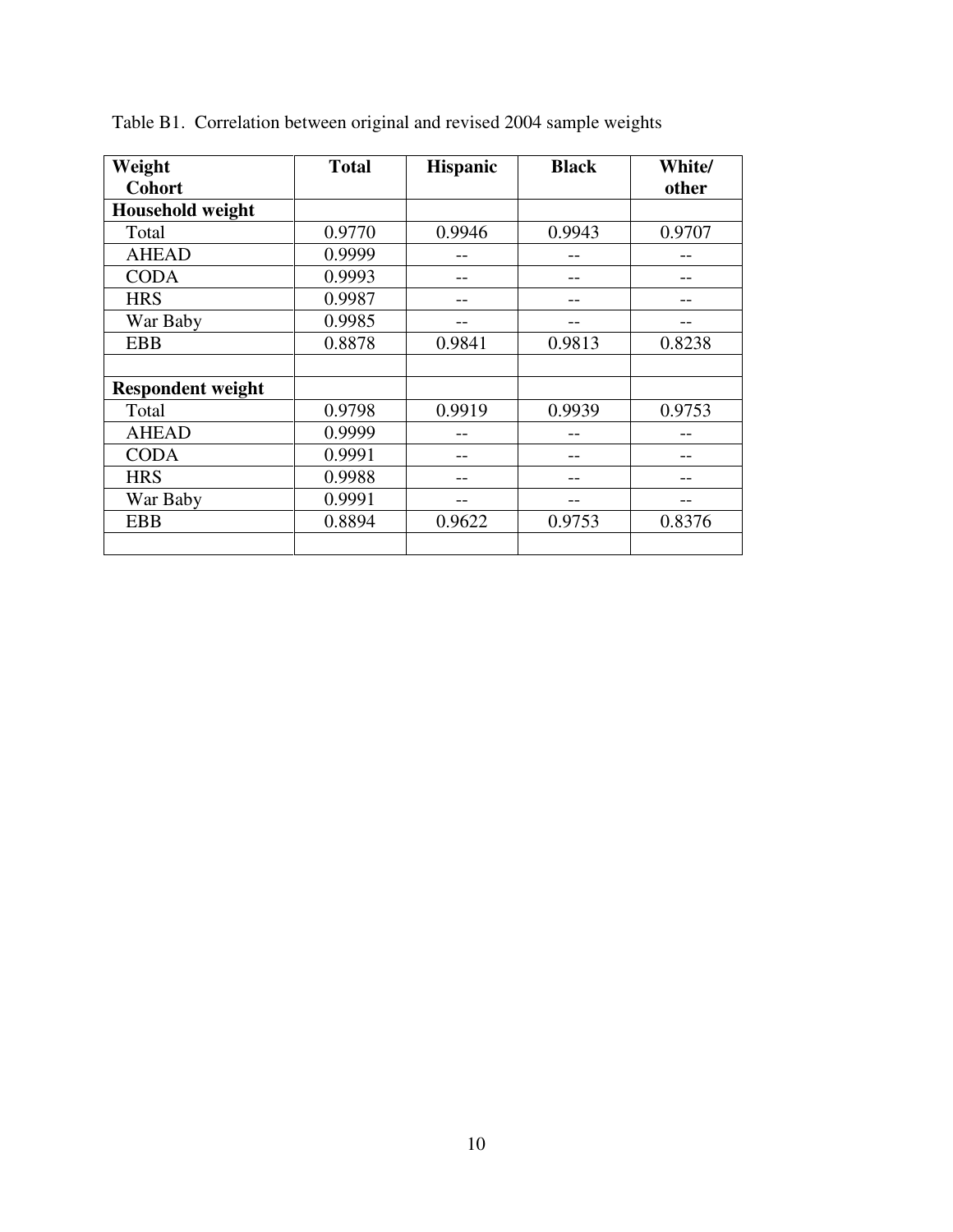|                       | N     | <b>Mean</b> | <b>Median</b> | <b>Variance</b>  | Coeff var<br>$(\%)$ | Sum of<br>weights | N     | <b>Mean</b> | <b>Median</b> | <b>Variance</b> | Coeff var<br>$(\%)$ | Sum of<br>weights |
|-----------------------|-------|-------------|---------------|------------------|---------------------|-------------------|-------|-------------|---------------|-----------------|---------------------|-------------------|
|                       |       |             |               | Original weights |                     |                   |       |             |               | Revised weights |                     |                   |
| <b>Total</b>          | 13078 | 4406        | 3742          | 7517029          | 62.22               | 57624655          | 13072 | 4408        | 3751          | 7225680         | 60.98               | 57618170          |
|                       |       |             |               |                  |                     |                   |       |             |               |                 |                     |                   |
| <b>Cohort</b>         |       |             |               |                  |                     |                   |       |             |               |                 |                     |                   |
| <b>AHEAD</b>          | 2440  | 3466        | 3557          | 2621457          | 46.71               | 8458145           | 2439  | 3466        | 3549          | 2570806         | 46.26               | 8454337           |
| <b>CODA</b>           | 1236  | 4263        | 3745          | 2218608          | 34.94               | 5269396           | 1236  | 4262        | 3732          | 2162158         | 34.5                | 5267335           |
| <b>HRS</b>            | 5854  | 3030        | 3083          | 1922313          | 45.75               | 17739325          | 5852  | 3022        | 3074          | 1837189         | 44.85               | 17685014          |
| War Baby              | 1393  | 8685        | 8107          | 6339178          | 28.99               | 12098273          | 1393  | 8667        | 8076          | 5978524         | 28.21               | 12072636          |
| <b>EBB</b>            | 2155  | 6524        | 5771          | 9590624          | 47.47               | 14059516          | 2152  | 6570        | 6112          | 8221210         | 43.64               | 14138848          |
|                       |       |             |               |                  |                     |                   |       |             |               |                 |                     |                   |
| <b>Race/ethnicity</b> |       |             |               |                  |                     |                   |       |             |               |                 |                     |                   |
| Hispanic              | 1353  | 3393        | 2483          | 6052941          | 72.51               | 4590776           | 1352  | 3385        | 2455          | 5982617         | 72.27               | 4576022           |
| <b>Black</b>          | 2121  | 2993        | 2059          | 4662038          | 72.14               | 6348225           | 2118  | 2978        | 2099          | 4452711         | 70.86               | 6307637           |
| Other                 | 9604  | 4861        | 4012          | 7562370          | 56.57               | 46685654          | 9602  | 4867        | 4047          | 7204166         | 55.15               | 46734511          |
|                       |       |             |               |                  |                     |                   |       |             |               |                 |                     |                   |
| <b>EBB</b> sample     |       |             |               |                  |                     |                   |       |             |               |                 |                     |                   |
| Hispanic              | 357   | 4603        | 3848          | 4841110          | 47.8                | 1643155           | 356   | 4434        | 3639          | 4747154         | 49.14               | 1578341           |
| <b>Black</b>          | 424   | 4711        | 4339          | 4538559          | 45.22               | 1997353           | 422   | 4448        | 3966          | 4207025         | 46.11               | 1877101           |
| Other                 | 1374  | 7583        | 7329          | 9295103          | 40.21               | 10419008          | 1374  | 7775        | 7469          | 6340882         | 32.39               | 10683406          |

Table B2. Sample sizes and distributional statistics for original and revised 2004 household weights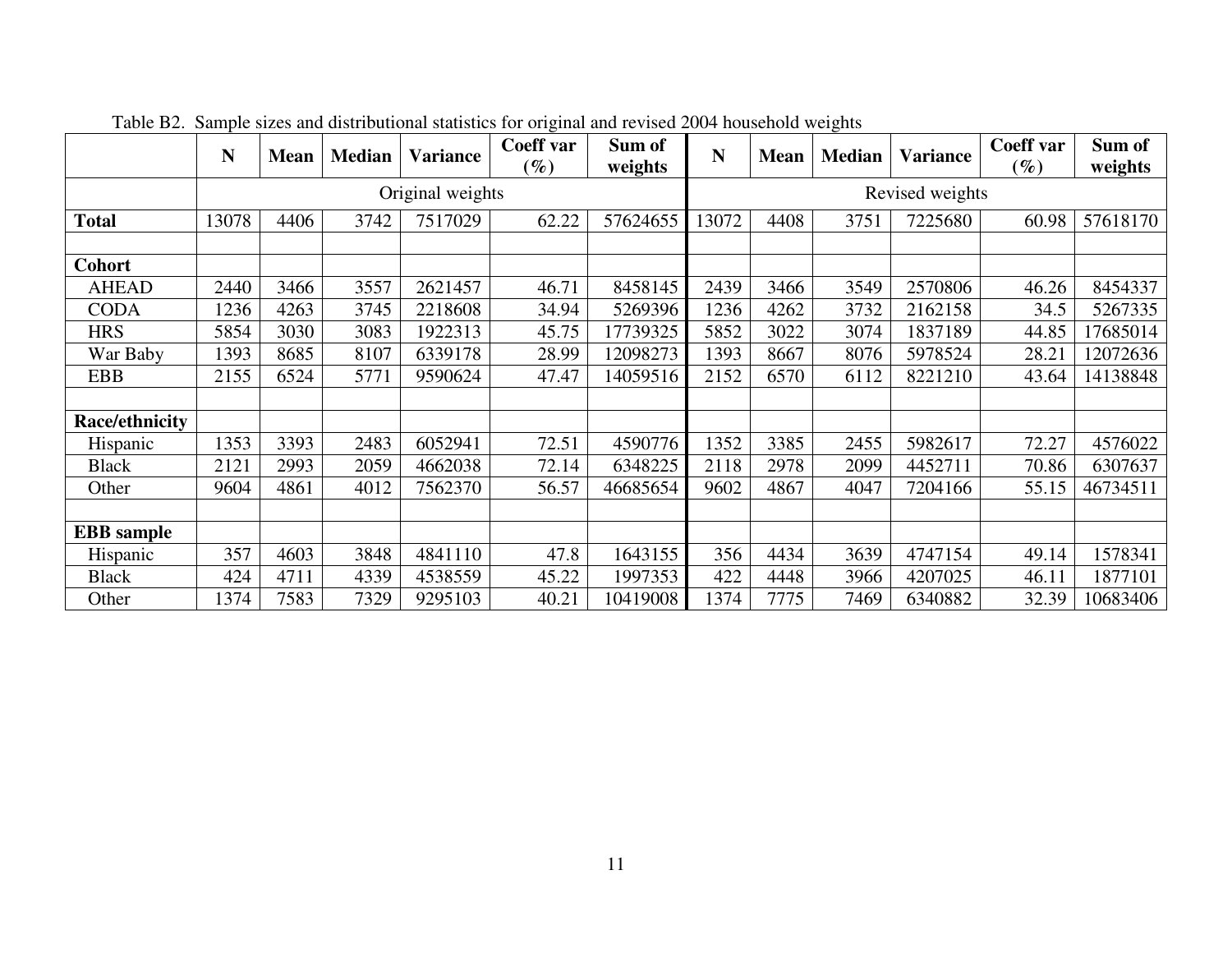|                   | N     | <b>Mean</b> | <b>Median</b> | <b>Variance</b>  | Coeff var<br>$\mathscr{G}_o$ | Sum of<br>weights | N     | <b>Mean</b> | <b>Median</b> | <b>Variance</b> | Coeff var<br>$\left(\%\right)$ | Sum of<br>weights |
|-------------------|-------|-------------|---------------|------------------|------------------------------|-------------------|-------|-------------|---------------|-----------------|--------------------------------|-------------------|
|                   |       |             |               | Original weights |                              |                   |       |             |               | Revised weights |                                |                   |
| <b>Total</b>      | 18588 | 4395        | 3720          | 7542620          | 62.49                        | 81691803          | 18578 | 4395        | 3739          | 7290354         | 61.43                          | 81651345          |
|                   |       |             |               |                  |                              |                   |       |             |               |                 |                                |                   |
| <b>Cohort</b>     |       |             |               |                  |                              |                   |       |             |               |                 |                                |                   |
| <b>AHEAD</b>      | 3006  | 3533        | 3614          | 2742186          | 46.87                        | 10620486          | 3005  | 3534        | 3608          | 2701630         | 46.51                          | 10618693          |
| <b>CODA</b>       | 1722  | 3963        | 3057          | 2084519          | 36.43                        | 6824051           | 1722  | 3961        | 3048          | 2038052         | 36.04                          | 6820770           |
| <b>HRS</b>        | 9012  | 3067        | 3169          | 18885430         | 44.77                        | 27638321          | 9010  | 3060        | 3160          | 1812419         | 43.99                          | 27572918          |
| War Baby          | 2158  | 8647        | 8188          | 6345286          | 29.13                        | 18659331          | 2156  | 8641        | 8162          | 6139088         | 28.67                          | 18629891          |
| <b>EBB</b>        | 2690  | 6673        | 5932          | 9771235          | 46.85                        | 17949614          | 2685  | 6707        | 6239          | 8353964         | 43.09                          | 18009073          |
|                   |       |             |               |                  |                              |                   |       |             |               |                 |                                |                   |
| Race/ethnicity    |       |             |               |                  |                              |                   |       |             |               |                 |                                |                   |
| Hispanic          | 1724  | 3274        | 2328          | 5678564          | 72.77                        | 5645161           | 1720  | 3256        | 2372          | 5591495         | 72.63                          | 5599941           |
| <b>Black</b>      | 2668  | 2941        | 2009          | 4418588          | 71.47                        | 7846984           | 2664  | 2928        | 2048          | 4233431         | 70.28                          | 7799452           |
| Other             | 14193 | 4804        | 3966          | 7638467          | 57.53                        | 68199658          | 14191 | 4809        | 3988          | 7337058         | 56.33                          | 68251952          |
|                   |       |             |               |                  |                              |                   |       |             |               |                 |                                |                   |
| <b>EBB</b> sample |       |             |               |                  |                              |                   |       |             |               |                 |                                |                   |
| Hispanic          | 394   | 4571        | 3912          | 4465792          | 46.24                        | 1800783           | 391   | 4366        | 3577          | 4350000         | 47.77                          | 1707101           |
| <b>Black</b>      | 475   | 4717        | 4442          | 3895929          | 41.85                        | 2240344           | 473   | 4442        | 4026          | 3615657         | 42.81                          | 2101099           |
| Other             | 1821  | 7638        | 7530          | 9570377          | 40.50                        | 13908487          | 1821  | 7798        | 7431          | 6747597         | 33.31                          | 14200873          |

Table B3. Sample sizes and distributional statistics for original and revised 2004 respondent weights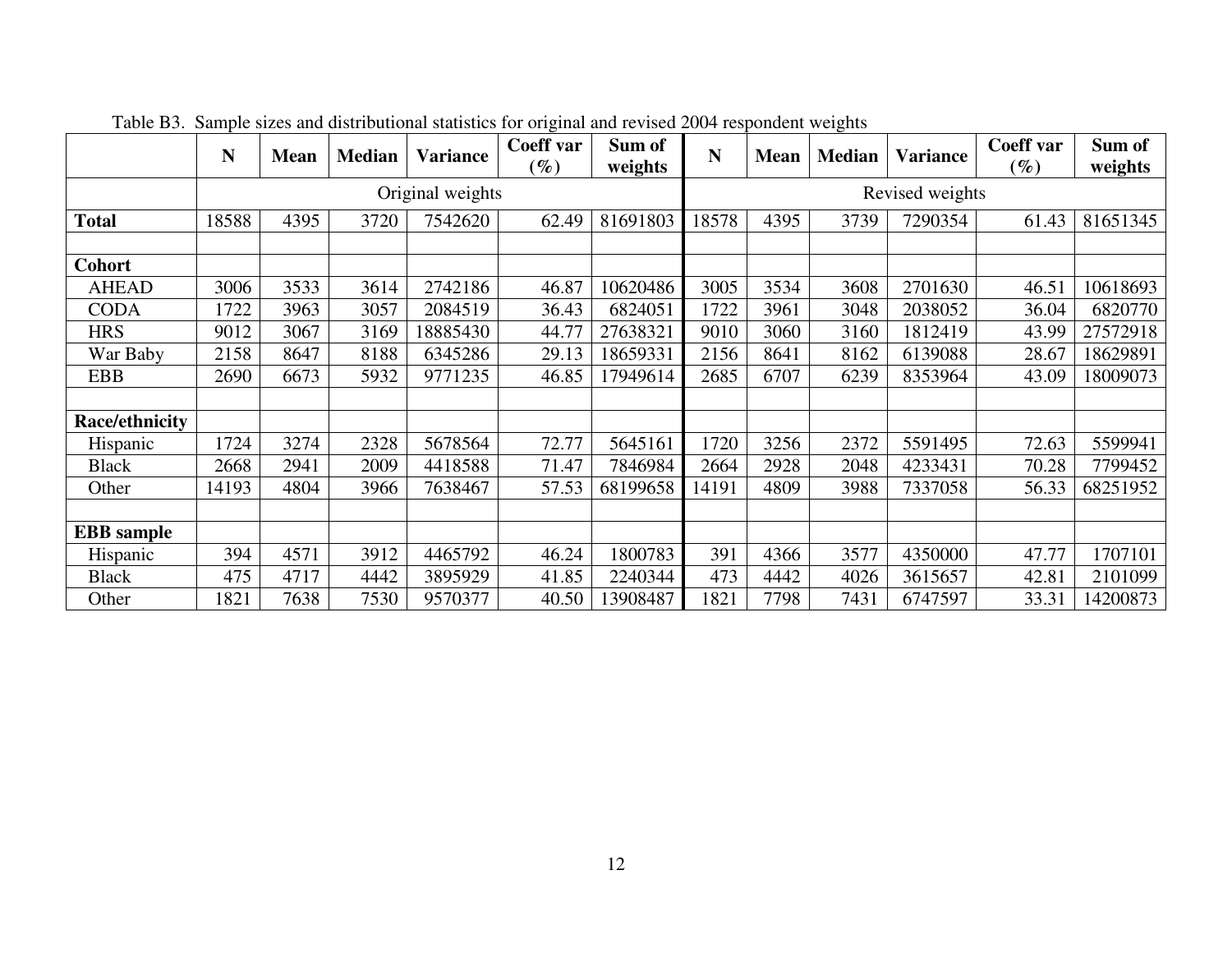

Figure B1. Scatterplot of original vs. revised HRS 2004 household weights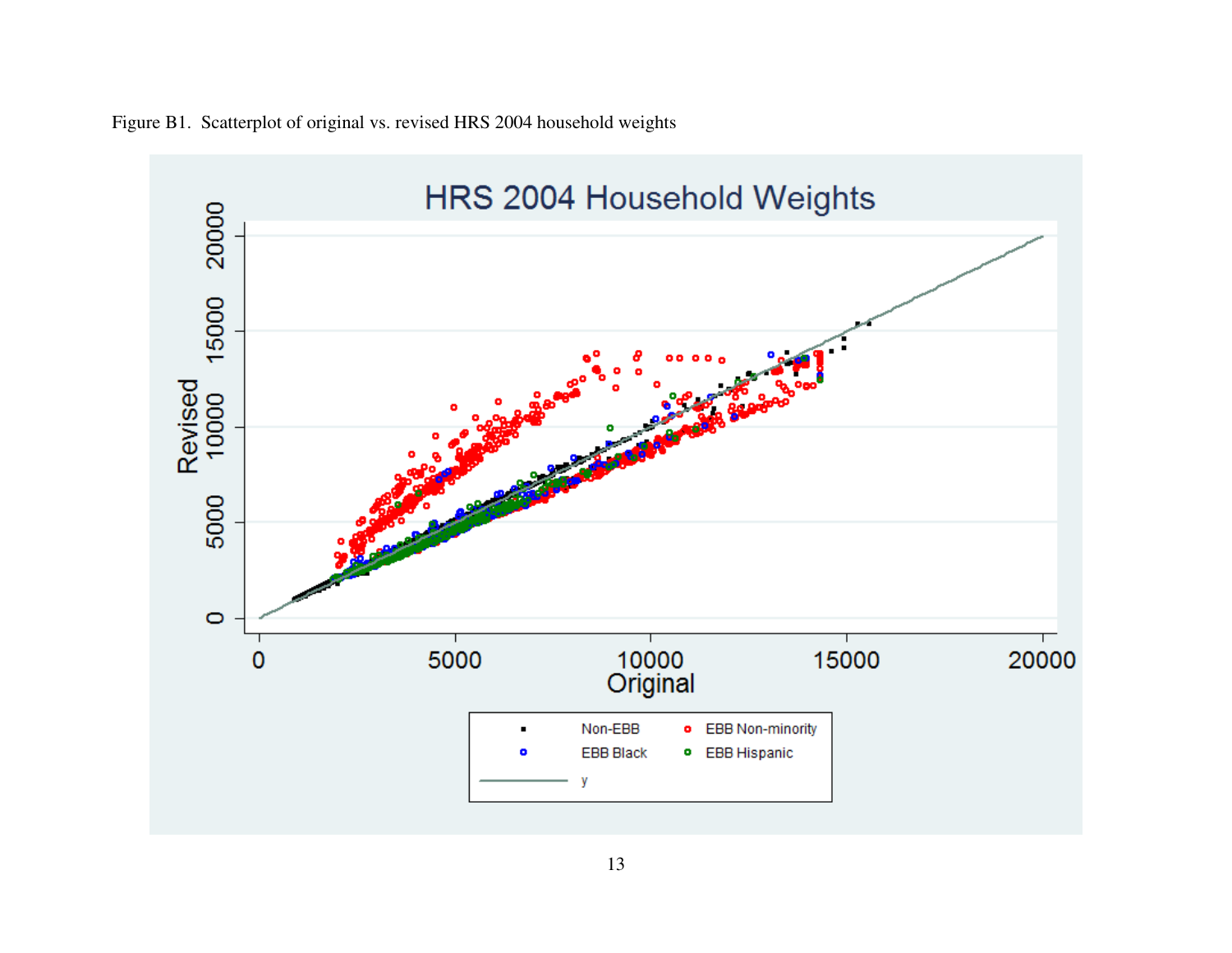

Figure B2. Scatterplot of original vs. revised HRS 2004 respondent weights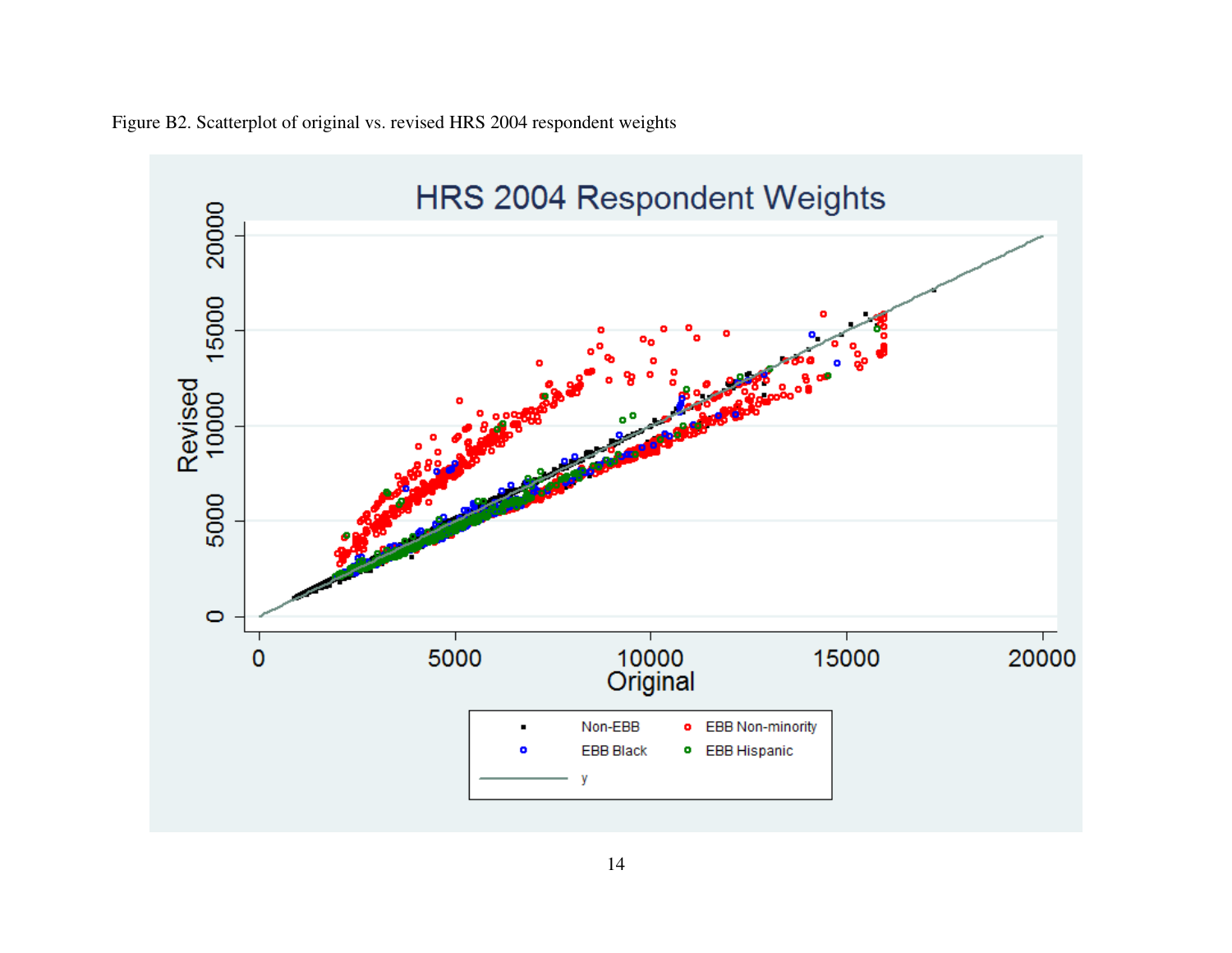|                         | <b>Total sample</b> |           |            | <b>EBB</b> cohort |                          |           |                          |                          |
|-------------------------|---------------------|-----------|------------|-------------------|--------------------------|-----------|--------------------------|--------------------------|
|                         | Original wt         |           | Revised wt |                   | Original wt              |           | Revised wt               |                          |
|                         | Est.                | <b>SE</b> | Est.       | <b>SE</b>         | Est.                     | <b>SE</b> | Est.                     | <b>SE</b>                |
| Respondent indicators   |                     |           |            |                   |                          |           |                          |                          |
| Age group               |                     |           |            |                   |                          |           |                          |                          |
| < 55                    | 20.88               | 0.59      | 20.81      | 0.59              | 78.57                    | 1.10      | 78.33                    | 1.09                     |
| 55-59                   | 20.17               | 0.46      | 20.22      | 0.46              | 21.43                    | 1.10      | 21.67                    | 1.09                     |
| 60-64                   | 15.59               | 0.36      | 15.59      | 0.36              | $\overline{\phantom{a}}$ | --        | $\overline{\phantom{a}}$ | $\overline{\phantom{a}}$ |
| 65-69                   | 12.19               | 0.25      | 12.19      | 0.25              | $\overline{a}$           | --        | $-$                      | $-$                      |
| 70-74                   | 10.66               | 0.25      | 10.66      | 0.25              | $-$                      | $-$       | $-$                      | $-$                      |
| $75+$                   | 20.51               | 0.62      | 20.52      | 0.62              | $\overline{\phantom{m}}$ | $-$       | $-$                      | $-$                      |
|                         |                     |           |            |                   |                          |           |                          |                          |
| Gender                  |                     |           |            |                   |                          |           |                          |                          |
| Male                    | 45.92               | 0.31      | 45.93      | 0.31              | 55.39                    | 0.88      | 55.29                    | 0.86                     |
| Female                  | 54.08               | 0.31      | 54.07      | 0.31              | 44.61                    | 0.88      | 44.71                    | 0.86                     |
|                         |                     |           |            |                   |                          |           |                          |                          |
| Race/ethnicity          |                     |           |            |                   |                          |           |                          |                          |
| Hispanic                | 6.90                | 0.82      | 6.84       | 0.81              | 9.94                     | 2.02      | $\overline{9.39}$        | 1.84                     |
| <b>Black</b>            | 9.55                | 0.51      | 9.50       | 0.50              | 12.39                    | 1.10      | 11.58                    | 1.00                     |
| White/other             | 83.55               | 0.90      | 83.66      | 0.88              | 77.67                    | 2.16      | 79.03                    | 1.95                     |
|                         |                     |           |            |                   |                          |           |                          |                          |
| Education               |                     |           |            |                   |                          |           |                          |                          |
| $<$ 12 years            | 20.12               | 0.73      | 20.12      | 0.72              | 11.36                    | 1.39      | 11.09                    | 1.29                     |
| 12 years                | 32.89               | 0.56      | 32.89      | 0.56              | 26.08                    | 1.13      | 26.24                    | 1.19                     |
| $13-15$ years           | 22.31               | 0.45      | 22.31      | 0.46              | 28.69                    | 1.13      | 28.71                    | 1.14                     |
| $16 + years$            | 24.68               | 0.79      | 24.68      | 0.78              | 33.86                    | 1.73      | 33.96                    | 1.75                     |
|                         |                     |           |            |                   |                          |           |                          |                          |
| % working for pay       | 46.77               | 0.63      | 46.73      | 0.62              | 78.13                    | 1.13      | 78.02                    | 1.03                     |
| % unemployed            | 1.38                | 0.13      | 1.38       | 0.12              | 3.95                     | 0.49      | 3.90                     | 0.46                     |
|                         |                     |           |            |                   |                          |           |                          |                          |
| % with hypertension     | 50.07               | 0.53      | 50.13      | 0.53              | 34.77                    | 1.13      | 34.92                    | 1.08                     |
| % with diabetes         | 16.37               | 0.33      | 16.45      | 0.33              | 11.39                    | 0.63      | 11.64                    | 0.68                     |
| % with heart disease    | 72.02               | 0.83      | 21.66      | 0.41              | 10.61                    | 0.61      | 10.58                    | 0.61                     |
|                         |                     |           |            |                   |                          |           |                          |                          |
| % with health insurance | 72.02               | 0.83      | 71.99      | 0.80              | 76.21                    | 1.75      | 76.24                    | 1.58                     |
|                         |                     |           |            |                   |                          |           |                          |                          |
| Household indicators    |                     |           |            |                   |                          |           |                          |                          |
| % who own primary       | 77.43               | 0.60      | 77.40      | 0.59              | 76.75                    | 1.30      | 76.76                    | 1.28                     |
| residence               |                     |           |            |                   |                          |           |                          |                          |
| % who have IRA/Keogh    | 39.28               | 0.79      | 39.10      | 0.78              | 40.22                    | 1.76      | 39.75                    | 1.73                     |
|                         |                     |           |            |                   |                          |           |                          |                          |
| Mean income             | 61,777              | 1,480     | 61,658     | 1,435             | 84,667                   | 3,293     | 84,202                   | 3,151                    |
| Mean net worth          | 427,145             | 19,422    | 423,379    | 19,210            | 386,357                  | 40,793    | 373,560                  | 37,289                   |

Table B4. Weighted estimates for substantive variables using old vs. new weights for total sample and EBB cohort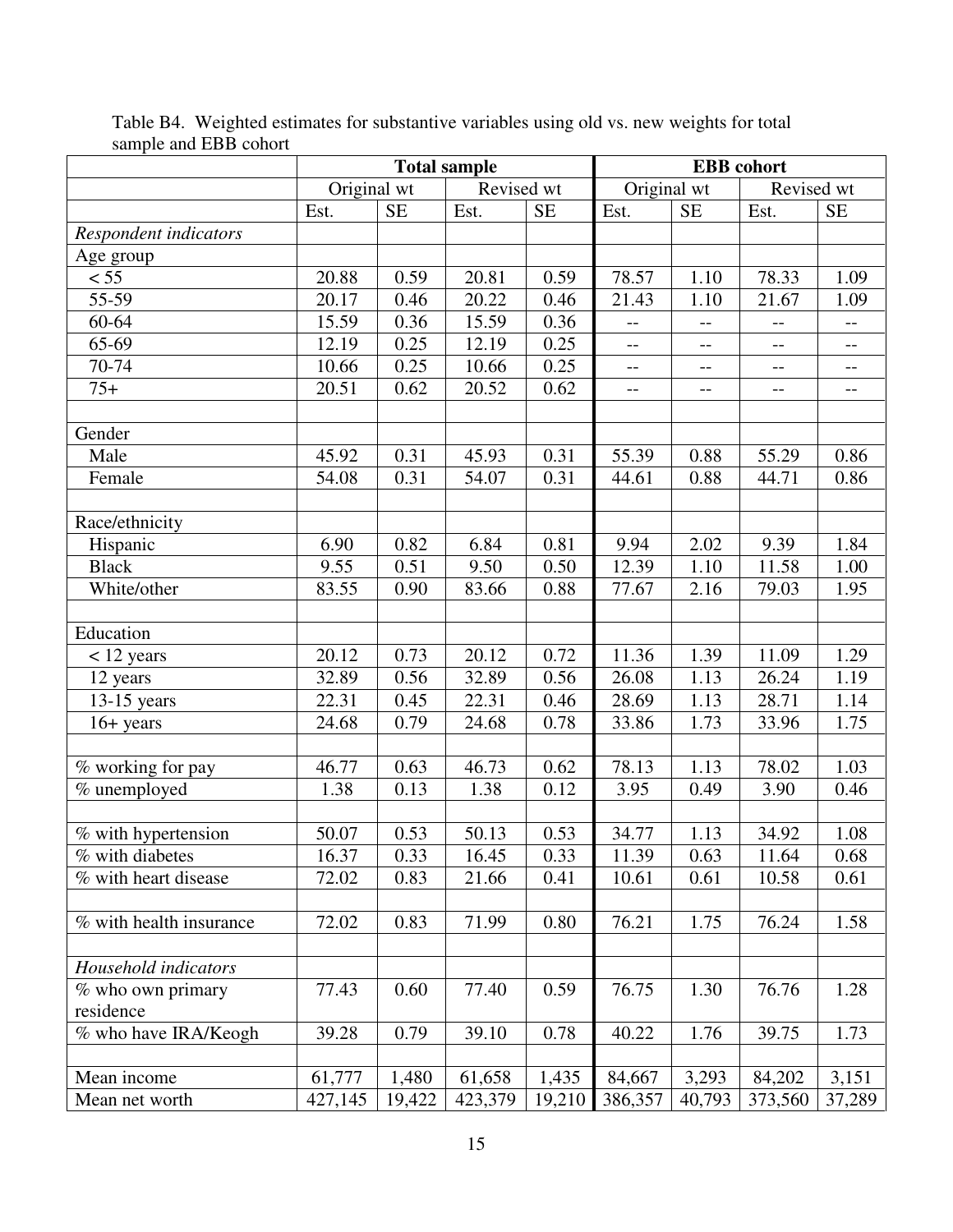|                         | <b>Total White/other</b> |                   |            | <b>EBB</b> White/other |                          |                   |                          |                          |
|-------------------------|--------------------------|-------------------|------------|------------------------|--------------------------|-------------------|--------------------------|--------------------------|
|                         | Original wt              |                   | Revised wt |                        | Original wt              |                   | Revised wt               |                          |
|                         | Est.                     | <b>SE</b>         | Est.       | <b>SE</b>              | Est.                     | <b>SE</b>         | Est.                     | <b>SE</b>                |
| Respondent indicators   |                          |                   |            |                        |                          |                   |                          |                          |
| Age group               |                          |                   |            |                        |                          |                   |                          |                          |
| $\overline{55}$         | 19.60                    | 0.73              | 19.80      | 0.71                   | 78.63                    | 1.33              | 78.37                    | 1.28                     |
| 55-59                   | 19.74                    | 0.52              | 19.78      | 0.52                   | 21.37                    | 1.33              | 21.63                    | 1.28                     |
| 60-64                   | 15.53                    | 0.42              | 15.46      | 0.42                   | $\overline{a}$           | $-$               | $\overline{a}$           | $\overline{\phantom{a}}$ |
| 65-69                   | 12.37                    | 0.28              | 12.32      | 0.28                   | $-$                      | $-$               | $-$                      | $\overline{\phantom{m}}$ |
| 70-74                   | 11.05                    | 0.30              | 11.00      | 0.29                   | $\overline{\phantom{a}}$ | $- -$             | $\overline{\phantom{a}}$ | $\overline{\phantom{a}}$ |
| $75+$                   | 21.71                    | 0.74              | 21.62      | 0.73                   | $\overline{\phantom{a}}$ | $\qquad \qquad -$ | $\overline{\phantom{a}}$ | $\overline{\phantom{a}}$ |
|                         |                          |                   |            |                        |                          |                   |                          |                          |
| Gender                  |                          |                   |            |                        |                          |                   |                          |                          |
| Male                    | 46.55                    | 0.34              | 46.54      | 0.34                   | 56.93                    | 1.02              | 56.61                    | 0.99                     |
| Female                  | 53.45                    | 0.34              | 53.46      | 0.34                   | 43.07                    | 1.02              | 43.39                    | 0.99                     |
|                         |                          |                   |            |                        |                          |                   |                          |                          |
| Education               |                          |                   |            |                        |                          |                   |                          |                          |
| $<$ 12 years            | 15.45                    | 0.46              | 15.44      | 0.46                   | 5.81                     | 0.58              | 5.95                     | 0.57                     |
| 12 years                | 34.42                    | 0.67              | 34.41      | 0.68                   | 26.74                    | 1.39              | 26.92                    | 1.46                     |
| 13-15 years             | 23.00                    | 0.48              | 23.02      | 0.49                   | 29.08                    | 1.30              | 29.02                    | 1.31                     |
| $16 + years$            | 27.13                    | 0.88              | 27.13      | 0.87                   | 38.37                    | 1.97              | 38.11                    | 1.97                     |
|                         |                          |                   |            |                        |                          |                   |                          |                          |
| % working for pay       | 47.03                    | $\overline{0.74}$ | 47.09      | 0.73                   | 80.79                    | 1.27              | 80.38                    | 1.17                     |
| % unemployed            | 1.17                     | 0.14              | 1.18       | 0.14                   | 3.26                     | 0.53              | 3.26                     | 0.50                     |
|                         |                          |                   |            |                        |                          |                   |                          |                          |
| % with hypertension     | 48.50                    | 0.64              | 48.54      | 0.64                   | 31.55                    | 1.45              | 32.06                    | 1.35                     |
| % with diabetes         | 14.66                    | 0.35              | 14.73      | 0.35                   | 9.76                     | 0.72              | 10.18                    | 0.75                     |
| % with heart disease    | 22.41                    | 0.47              | 22.36      | 0.46                   | 10.60                    | 0.72              | 10.60                    | 0.72                     |
|                         |                          |                   |            |                        |                          |                   |                          |                          |
| % with health insurance | 76.67                    | 0.74              | 76.57      | 0.73                   | 82.62                    | 1.47              | 81.97                    | 1.33                     |
|                         |                          |                   |            |                        |                          |                   |                          |                          |
| Household indicators    |                          |                   |            |                        |                          |                   |                          |                          |
| % who own primary       | 81.23                    | 0.58              | 81.08      | 0.56                   | 83.35                    | 1.36              | 82.62                    | 1.28                     |
| residence               |                          |                   |            |                        |                          |                   |                          |                          |
| % who have IRA/Keogh    | 44.58                    | 0.78              | 44.31      | 0.77                   | 48.01                    | 1.93              | 46.69                    | 1.90                     |
|                         |                          |                   |            |                        |                          |                   |                          |                          |
| Mean income             | 67,117                   | 1,655             | 66,924     | 1,632                  | 96,113                   | 3,642             | 94,292                   | 3,694                    |
| Mean net worth          | 494,104                  | 22,390            | 488,719    | 22,216                 | 471,290                  | 51,758            | 446,658                  | 46,389                   |

Table B5. Weighted estimates for substantive variables using old vs. new weights for selected subsamples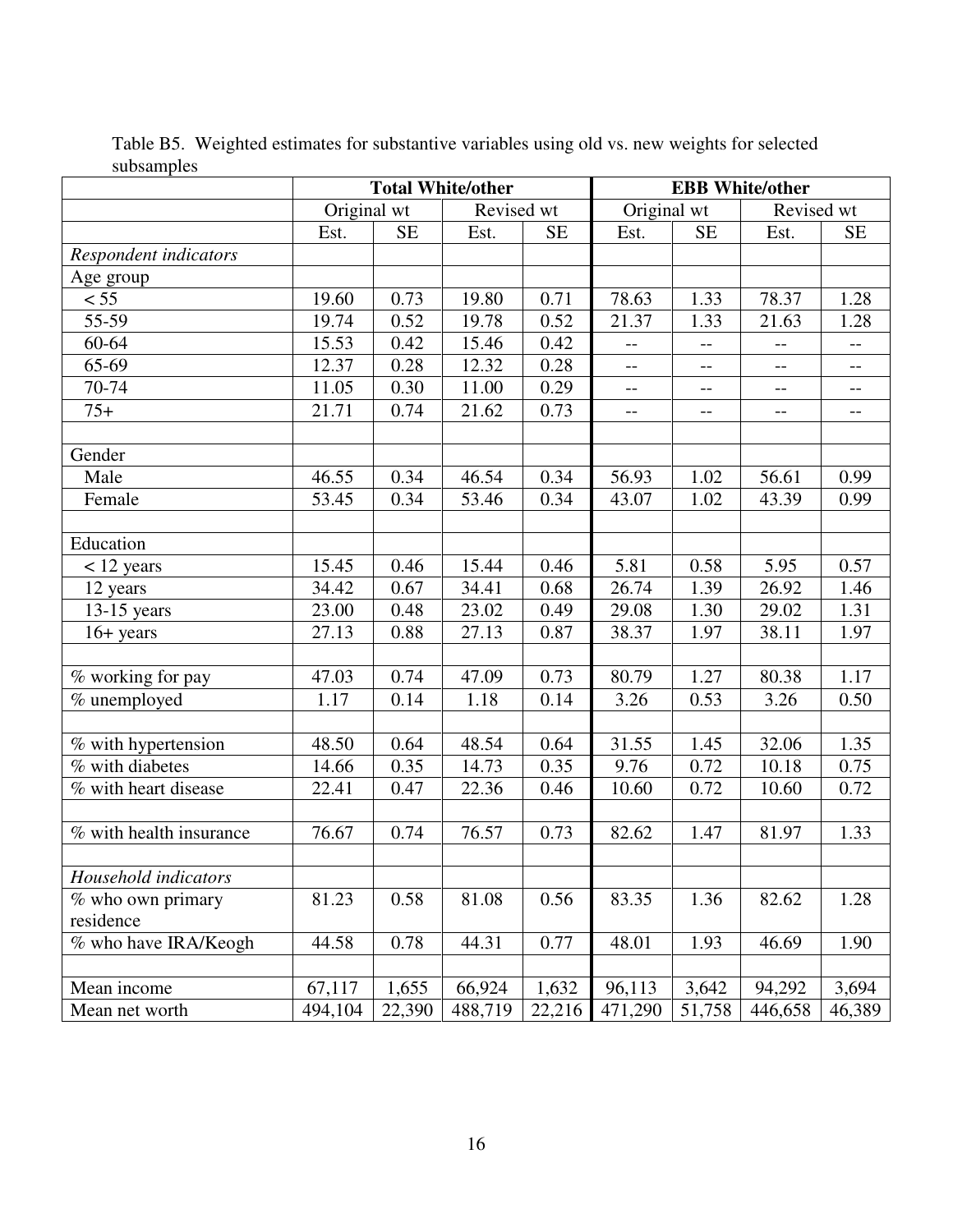| Weight                   | 2006   | 2008   |  |  |
|--------------------------|--------|--------|--|--|
| <b>Cohort</b>            |        |        |  |  |
| <b>Household weight</b>  |        |        |  |  |
| Total sample             | 0.9958 | 0.9967 |  |  |
|                          |        |        |  |  |
| Cohort                   |        |        |  |  |
| <b>AHEAD</b>             | 0.9974 | 0.9983 |  |  |
| <b>CODA</b>              | 0.9753 | 0.9878 |  |  |
| <b>HRS</b>               | 0.9952 | 0.9974 |  |  |
| War Baby                 | 0.9679 | 0.9703 |  |  |
| <b>EBB</b>               | 0.9996 | 0.9999 |  |  |
|                          |        |        |  |  |
| EBB cohort               |        |        |  |  |
| Hispanic                 | 0.9955 | 0.9999 |  |  |
| <b>Black</b>             | 0.9996 | 0.9996 |  |  |
| White/other              | 0.9999 | 1.0000 |  |  |
|                          |        |        |  |  |
| <b>Respondent weight</b> |        |        |  |  |
| Total sample             | 0.9910 | 0.9949 |  |  |
|                          |        |        |  |  |
| Cohort                   |        |        |  |  |
| <b>AHEAD</b>             | 0.9967 | 0.9982 |  |  |
| <b>CODA</b>              | 0.9725 | 0.9903 |  |  |
| <b>HRS</b>               | 0.9913 | 0.9960 |  |  |
| War Baby                 | 0.9461 | 0.9598 |  |  |
| <b>EBB</b>               | 0.9923 | 0.9993 |  |  |
|                          |        |        |  |  |
| EBB cohort               |        |        |  |  |
| Hispanic                 | 0.9882 | 0.9996 |  |  |
| <b>Black</b>             | 0.9907 | 0.9995 |  |  |
| White/other              | 0.9901 | 0.9990 |  |  |
|                          |        |        |  |  |
|                          |        |        |  |  |

Table C1. Correlation between original and revised 2006 and 2008 sample weights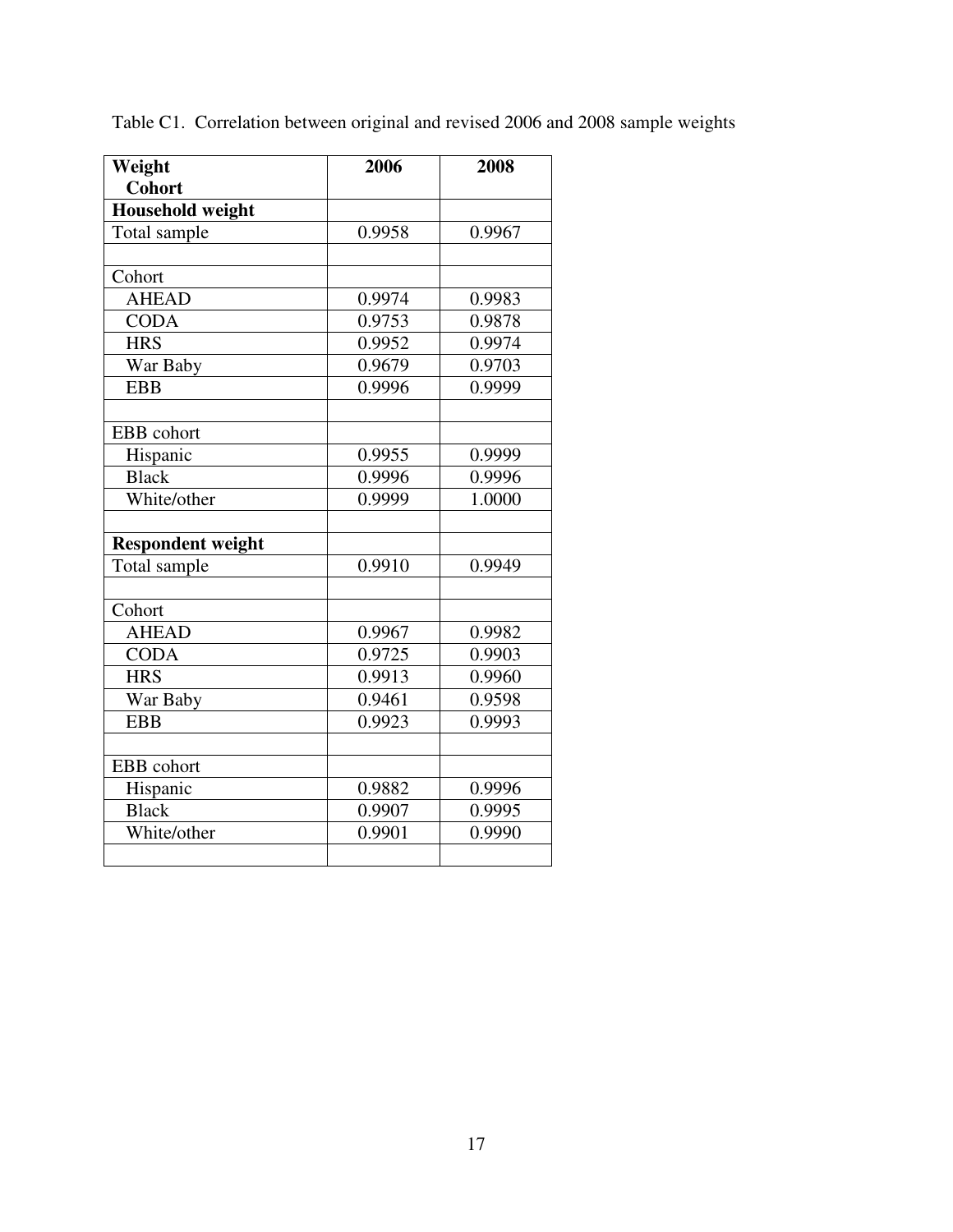|           | Household |        | Respondent |
|-----------|-----------|--------|------------|
| Age group |           | Male   | Female     |
| < 55      | 0.9999    | 0.9998 | 0.9999     |
| 55-59     | 0.9999    | 0.9999 | 0.9999     |
| 60-64     | 0.9999    | 0.9998 | 0.9999     |
| 65-69     | 0.9996    | 0.9995 | 0.9995     |
| 70-74     | 0.9990    | 0.9990 | 0.9990     |
| 75-79     | 0.9965    | 0.9975 | 0.9965     |
| 80-84     | 0.9982    | 0.9986 | 0.9982     |
| $85+$     | 0.9989    | 0.9995 | 0.9990     |
| Total     | 0.9998    | 0.9968 | 0.9970     |

Table D1. Correlation between original and updated 2006 HRS sample weights (update based on new 2006 ACS data)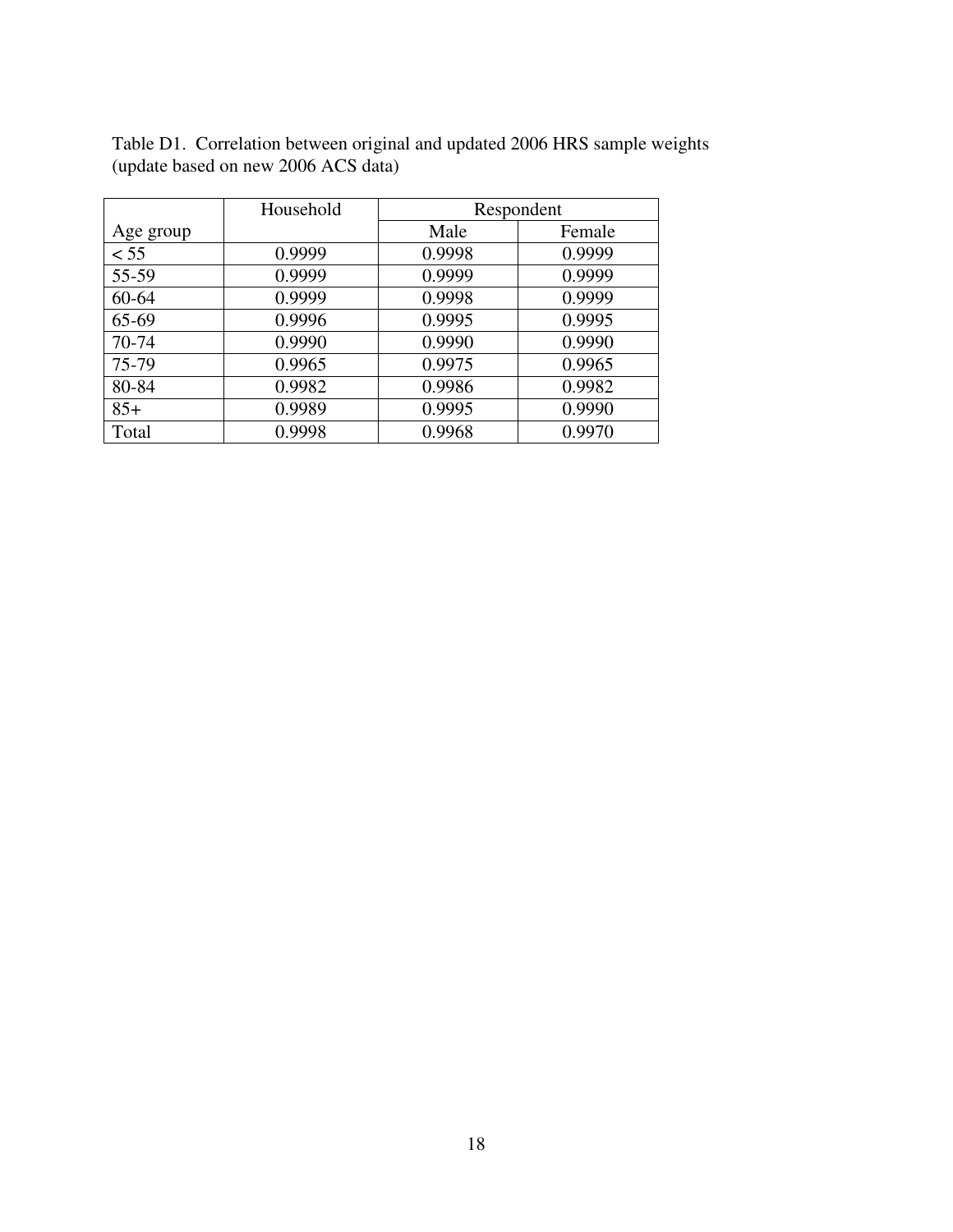|                                | N    | <b>Mean</b> | <b>Median</b>       | <b>Variance</b> | CV    | Corr  |  |  |  |  |  |
|--------------------------------|------|-------------|---------------------|-----------------|-------|-------|--|--|--|--|--|
|                                |      |             |                     |                 |       |       |  |  |  |  |  |
| <b>Core Components</b>         |      |             |                     |                 |       |       |  |  |  |  |  |
| 2004 physical measures         |      |             |                     |                 |       |       |  |  |  |  |  |
| Original                       | 3274 | 24952       | 16352               | 495624615       | 89.22 | 0.945 |  |  |  |  |  |
| Revised                        | 3272 | 24955       | 16624               | 448258853       | 84.84 |       |  |  |  |  |  |
| 2004 disability leave-behind   |      |             |                     |                 |       |       |  |  |  |  |  |
| Original                       | 2671 | 24309       | 17614               | 349491740       | 76.90 | 0.972 |  |  |  |  |  |
| Revised                        | 2670 | 24300       | 18096               | 330664519       | 74.83 |       |  |  |  |  |  |
| 2004 psychosocial leave-behind |      |             |                     |                 |       |       |  |  |  |  |  |
| Original                       | 3005 | 27187       | 20520               | 362432731       | 70.03 |       |  |  |  |  |  |
| Revised                        | 3002 | 27199       | 20587               | 348424128       | 68.63 | 0.970 |  |  |  |  |  |
| 2006 physical measures         |      |             |                     |                 |       |       |  |  |  |  |  |
| Original                       | 7167 | 10664       | 8818                | 40846225        | 59.93 |       |  |  |  |  |  |
| Revised                        | 7167 | 10856       | 8838                | 44241924        | 61.27 | 0.992 |  |  |  |  |  |
| 2006 biomarkers                |      |             |                     |                 |       |       |  |  |  |  |  |
| Original                       | 6103 | 12523       | 10294               | 55778966        | 59.64 |       |  |  |  |  |  |
| Revised                        | 6103 | 12748       | 10349               | 59931399        | 60.73 | 0.992 |  |  |  |  |  |
| 2006 psychosocial leave-behind |      |             |                     |                 |       |       |  |  |  |  |  |
| Original                       | 7168 | 10663       | 8671                | 42221013        | 60.94 |       |  |  |  |  |  |
| Revised                        | 7168 | 10854       | 8685                | 45786059        | 62.34 | 0.992 |  |  |  |  |  |
| 2008 physical measures         |      |             |                     |                 |       |       |  |  |  |  |  |
| Original                       | 6422 | 11485       | 9107                | 59730196        | 67.29 |       |  |  |  |  |  |
| Revised                        | 6422 | 11485       | 9118                | 58596213        | 66.65 | 0.997 |  |  |  |  |  |
| 2008 psychosocial leave-behind |      |             |                     |                 |       |       |  |  |  |  |  |
| Original                       | 6177 | 11940       | 9264                | 67973095        | 69.05 |       |  |  |  |  |  |
| Revised                        | 6177 | 11940       | 9265                | 66995421        | 68.55 | 0.996 |  |  |  |  |  |
|                                |      |             | <b>Mail Surveys</b> |                 |       |       |  |  |  |  |  |
| 2005 PDS questionnaire         |      |             |                     |                 |       |       |  |  |  |  |  |
| Original                       | 4624 | 10234       | 9144                | 38900911        | 60.95 |       |  |  |  |  |  |
| Revised                        | 4621 | 10642       | 10022               | 53111134        | 68.48 | 0.838 |  |  |  |  |  |
| 2005 PDS medications list      |      |             |                     |                 |       |       |  |  |  |  |  |
| Original                       | 4320 | 10954       | 9854                | 44225740        | 60.71 |       |  |  |  |  |  |
| Revised                        | 4317 | 11317       | 10729               | 58559649        | 67.62 | 0.840 |  |  |  |  |  |

Table E1. Sample sizes and distributional statistics for original and revised supplement weights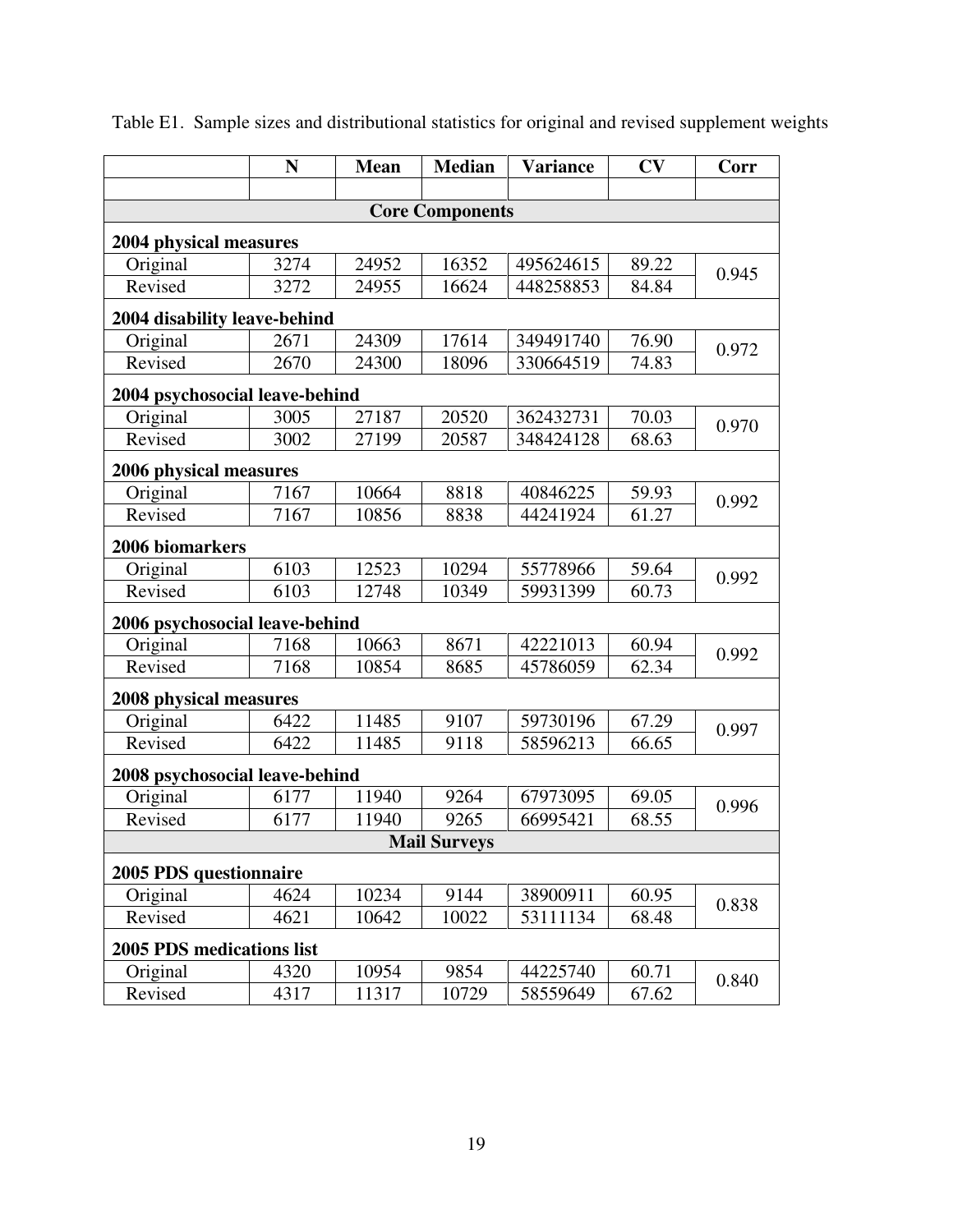Table F1. Cost-related medication nonadherence regression analyses with original and revised 2005 PDS questionnaire weights – Model selection

|                                          |                           | Unadjusted models |               |           | Full model    |           |               |      | Final model   |           |               |      |               |
|------------------------------------------|---------------------------|-------------------|---------------|-----------|---------------|-----------|---------------|------|---------------|-----------|---------------|------|---------------|
|                                          |                           |                   | Original      |           | Revised       |           | Original      |      | Revised       | Original  |               |      | Revised       |
|                                          |                           | <b>OR</b>         | 95% CI        | <b>OR</b> | 95% CI        | <b>OR</b> | 95% CI        | OR   | 95% CI        | <b>OR</b> | 95% CI        | OR   | 95% CI        |
| <b>Financial characteristics</b>         |                           |                   |               |           |               |           |               |      |               |           |               |      |               |
| OOP Rx cost per month (ref \$0.00-       | \$20.01-\$50.00           | 1.45              | 1.07-1.96     | 1.58      | 1.15-2.16     | 1.56      | 1.12-2.17     | 1.71 | $1.20 - 2.43$ | 1.61      | 1.16-2.22     | 1.74 | $1.23 - 2.44$ |
| $$20.00$ )                               | \$50.01-\$110.00          | 2.28              | 1.57-3.30     | 2.59      | 1.73-3.87     | 2.29      | 1.42-3.70     | 2.50 | 1.49-4.21     | 2.40      | 1.61-3.58     | 2.63 | 1.68-4.13     |
|                                          | $\geq$ \$110.01           | 4.13              | 3.09-5.53     | 4.65      | 3.40-6.36     | 4.38      | 2.95-6.50     | 4.83 | $3.22 - 7.24$ | 4.74      | 3.56-6.30     | 5.04 | $3.62 - 7.01$ |
| Other OOP medical costs (ref \$0.00-     | \$580.01-\$1,792.50       | 1.04              | $0.77 - 1.39$ | 1.02      | $0.73 - 1.41$ | 1.07      | $0.74 - 1.55$ | 1.05 | $0.68 - 1.63$ |           |               |      |               |
| $$580.00$ )                              | \$1792.51-\$4,570.00      | 1.27              | $0.97 - 1.67$ | 1.33      | $0.99 - 1.79$ | 1.05      | $0.74 - 1.50$ | 1.12 | $0.74 - 1.68$ |           |               |      |               |
|                                          | ≥\$4,570.01               | 2.03              | 1.50-2.75     | 2.12      | 1.55-2.89     | 1.16      | $0.75 - 1.80$ | 1.15 | $0.75 - 1.79$ |           |               |      |               |
| Net worth (ref ≤ \$38,000.00)            | \$38,000.01-\$154,500.00  | 0.89              | $0.67 - 1.18$ | 0.87      | $0.63 - 1.20$ | 0.88      | $0.64 - 1.21$ | 0.85 | $0.58 - 1.25$ | 0.80      | $0.58 - 1.09$ | 0.81 | $0.56 - 1.16$ |
|                                          | \$154,500.01-\$425,000.00 | 0.56              | $0.43 - 0.73$ | 0.56      | $0.42 - 0.74$ | 0.60      | $0.42 - 0.88$ | 0.60 | $0.40 - 0.90$ | 0.52      | $0.37 - 0.72$ | 0.55 | $0.38 - 0.79$ |
|                                          | ≥\$425,000.01             | 0.30              | $0.21 - 0.43$ | 0.30      | $0.21 - 0.45$ | 0.40      | $0.26 - 0.59$ | 0.39 | $0.24 - 0.63$ | 0.28      | $0.18 - 0.43$ | 0.31 | $0.19 - 0.50$ |
| Total household income (ref \$0.00-      | \$14,042.12-\$25,660.00   | 0.97              | $0.73 - 1.28$ | 0.95      | $0.71 - 1.26$ | 0.97      | $0.67 - 1.40$ | 0.93 | $0.62 - 1.40$ |           |               |      |               |
| \$14,042.11                              | \$25,660.01-\$48,384.00   | 0.69              | $0.52 - 0.90$ | 0.66      | $0.49 - 0.87$ | 0.92      | $0.63 - 1.33$ | 0.87 | $0.58 - 1.31$ |           |               |      |               |
|                                          | ≥\$48,384.01              | 0.42              | $0.28 - 0.62$ | 0.42      | $0.28 - 0.64$ | 0.65      | $0.40 - 1.06$ | 0.64 | $0.38 - 1.08$ |           |               |      |               |
| Any drug coverage (ref no)               | Yes                       | 0.59              | $0.44 - 0.79$ | 0.59      | $0.43 - 0.81$ | 0.77      | $0.54 - 1.09$ | 0.75 | $0.51 - 1.11$ |           |               |      |               |
| Demographic characteristics              |                           |                   |               |           |               |           |               |      |               |           |               |      |               |
| Age (ref 65-74)                          | 75-84                     | 0.80              | $0.61 - 1.04$ | 0.82      | $0.61 - 1.10$ | 0.69      | 0.51-0.94     | 0.69 | $0.50 - 0.96$ | 0.71      | 0.54-0.94     | 0.75 | $0.56 - 1.01$ |
|                                          | $\geq 85$                 | 0.52              | $0.35 - 0.77$ | 0.55      | $0.36 - 0.84$ | 0.36      | $0.21 - 0.63$ | 0.37 | $0.21 - 0.68$ | 0.38      | $0.25 - 0.58$ | 0.41 | $0.25 - 0.67$ |
| Gender (ref male)                        | Female                    | 1.86              | 1.50-2.30     | 1.89      | 1.50-2.37     | 1.47      | 1.12-1.94     | 1.41 | 1.05-1.90     | 1.51      | 1.16-1.96     | 1.60 | $1.20 - 2.12$ |
| Education (ref high school grad or less) | At least some college     | 0.59              | $0.49 - 0.71$ | 0.61      | $0.51 - 0.73$ | 0.86      | $0.67 - 1.12$ | 0.90 | $0.67 - 1.19$ |           |               |      |               |
| Job status (ref working)                 | Not working               | 1.10              | $0.72 - 1.69$ | 1.14      | $0.74 - 1.76$ |           |               |      |               |           |               |      |               |
|                                          | Retired                   | 1.06              | $0.74 - 1.51$ | 1.05      | $0.73 - 1.49$ |           |               |      |               |           |               |      |               |
| Marital status (ref married)             | Never married             | 1.68              | 1.00-2.82     | 1.58      | 0.88-2.84     | 1.80      | 0.97-3.36     | 1.84 | $0.88 - 3.82$ |           |               |      |               |
|                                          | Separated/divorced        | 1.37              | 1.05-1.78     | 1.38      | 1.05-1.82     | 1.16      | $0.66 - 2.03$ | 1.17 | $0.66 - 2.08$ |           |               |      |               |
|                                          | Widowed                   | 1.37              | 1.07-1.76     | 1.44      | 1.12-1.87     | 1.07      | $0.73 - 1.58$ | 1.13 | $0.73 - 1.75$ |           |               |      |               |
| Race (ref white)                         | <b>Black</b>              | 1.71              | 1.24-2.36     | 1.63      | $1.17 - 2.29$ | 1.15      | $0.76 - 1.73$ | 1.19 | $0.72 - 1.95$ |           |               |      |               |
|                                          | Hispanic                  | 1.78              | $0.79 - 4.01$ | 1.68      | $0.71 - 3.95$ | 0.67      | $0.17 - 2.60$ | 0.66 | $0.16 - 2.62$ |           |               |      |               |
|                                          | Other                     | 0.50              | $0.22 - 1.14$ | 0.53      | $0.22 - 1.26$ | 0.53      | $0.23 - 1.22$ | 0.56 | $0.23 - 1.33$ |           |               |      |               |
| Lives alone (ref no)                     | Yes                       | 1.19              | $0.96 - 1.47$ | 1.25      | $1.01 - 1.56$ | 0.83      | $0.56 - 1.23$ | 0.83 | $0.54 - 1.27$ |           |               |      |               |
| Child lives within 10 miles (ref no)     | Yes                       | 1.24              | 1.00-1.54     | 1.26      | 1.02-1.56     | 1.06      | $0.83 - 1.35$ | 1.07 | $0.84 - 1.38$ |           |               |      |               |
| Disease characteristics                  |                           |                   |               |           |               |           |               |      |               |           |               |      |               |
| Ever had high blood pressure (ref no)    | Yes                       | 1.18              | $0.93 - 1.50$ | 1.09      | $0.83 - 1.44$ | 0.73      | $0.55 - 0.98$ | 0.67 | $0.49 - 0.91$ | 0.75      | 0.57-0.98     | 0.68 | $0.50 - 0.91$ |
| Ever had lung disease (ref no)           | Yes                       | 2.03              | 1.50-2.74     | 2.29      | 1.67-3.14     | 1.51      | 1.08-2.12     | 1.67 | 1.14-2.44     | 1.48      | 1.10-1.98     | 1.67 | 1.21-2.31     |
| Ever had stroke (ref no)                 | Yes                       | 0.86              | $0.63 - 1.18$ | 0.79      | $0.56 - 1.12$ |           |               |      |               |           |               |      |               |
| Ever had arthritis (ref no)              | Yes                       | 1.67              | 1.33-2.11     | 1.79      | $1.42 - 2.26$ | 1.91      | $0.85 - 1.68$ | 1.27 | $0.89 - 1.80$ |           |               |      |               |
| Ever had a psych disorder (ref no)       | Yes                       | 2.03              | 1.59-2.59     | 2.20      | 1.69-2.85     | 1.10      | $0.78 - 1.53$ | 1.24 | $0.88 - 1.74$ |           |               |      |               |
|                                          |                           |                   |               |           |               |           |               |      |               |           |               |      |               |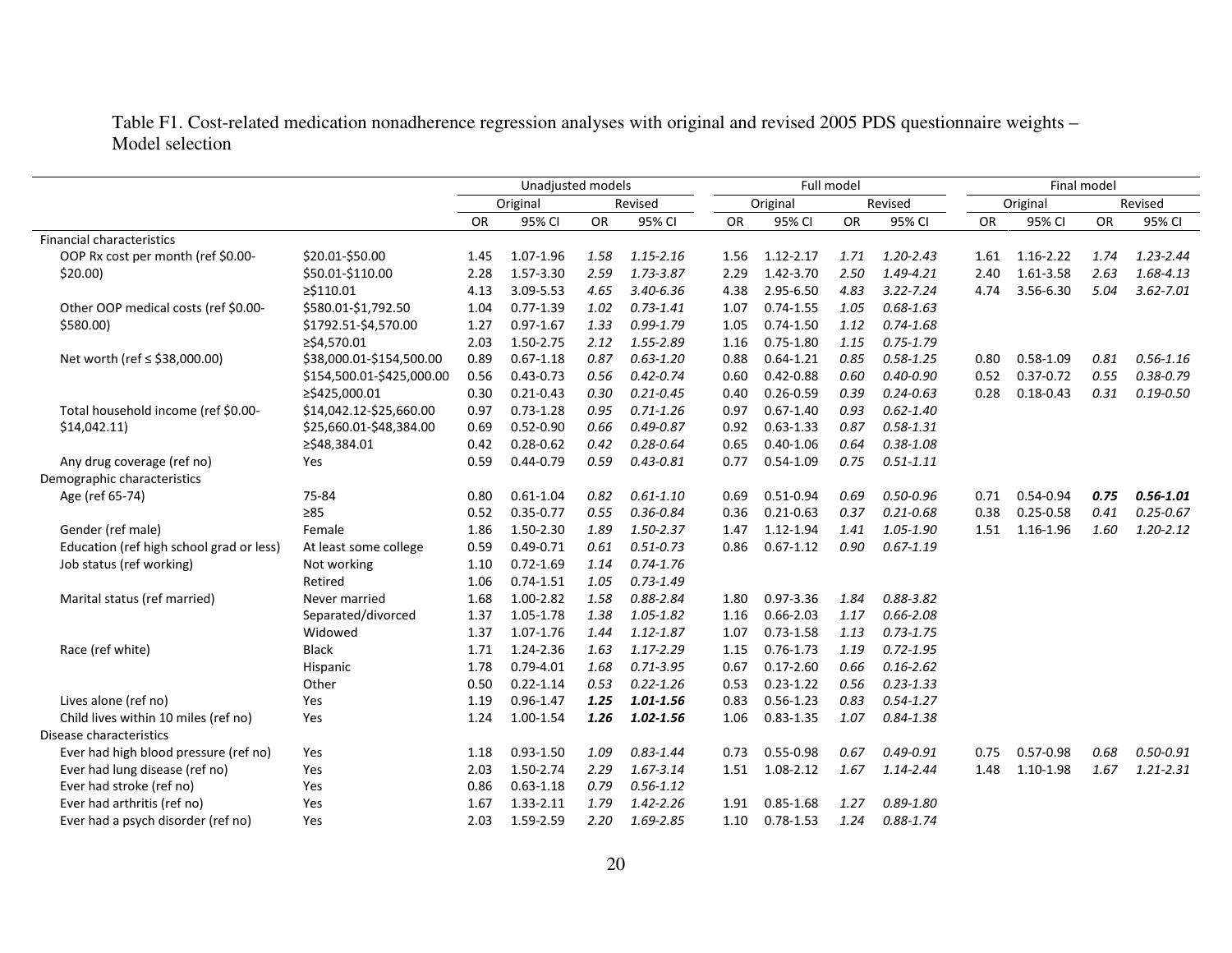|                                       |               |           | Unadjusted models |      | Full model    |           |               |           | Final model   |           |               |      |           |
|---------------------------------------|---------------|-----------|-------------------|------|---------------|-----------|---------------|-----------|---------------|-----------|---------------|------|-----------|
|                                       |               |           | Original          |      | Revised       |           | Original      |           | Revised       | Original  |               |      | Revised   |
|                                       |               | <b>OR</b> | 95% CI            | OR   | 95% CI        | <b>OR</b> | 95% CI        | <b>OR</b> | 95% CI        | <b>OR</b> | 95% CI        | OR   | 95% CI    |
| Ever had heart problems (ref no)      | Yes           | 1.01      | $0.83 - 1.23$     | 1.02 | $0.84 - 1.25$ |           |               |           |               |           |               |      |           |
| Ever had diabetes (ref no)            | Yes           | 1.13      | $0.91 - 1.40$     | 1.05 | $0.82 - 1.34$ |           |               |           |               |           |               |      |           |
| Ever had cancer (ref no)              | Yes           | 0.93      | $0.70 - 1.25$     | 0.89 | $0.66 - 1.21$ |           |               |           |               |           |               |      |           |
| Self-rated health (ref poor)          | Excellent     | 0.31      | $0.18 - 0.53$     | 0.30 | $0.17 - 0.53$ | 1.28      | $0.58 - 2.82$ | 1.32      | $0.56 - 3.10$ |           |               |      |           |
|                                       | Very good     | 0.37      | $0.26 - 0.54$     | 0.36 | $0.24 - 0.52$ | 1.08      | $0.63 - 1.84$ | 1.15      | $0.64 - 2.06$ |           |               |      |           |
|                                       | Good          | 0.52      | $0.37 - 0.74$     | 0.50 | $0.36 - 0.72$ | 1.08      | $0.65 - 1.77$ | 1.11      | $0.64 - 1.94$ |           |               |      |           |
|                                       | Fair          | 0.79      | $0.55 - 1.14$     | 0.71 | $0.48 - 1.05$ | 1.18      | $0.71 - 1.96$ | 1.15      | $0.65 - 2.05$ |           |               |      |           |
| ADLs (ref 0)                          | $\geq$ 1      | 1.58      | 1.29-1.93         | 1.53 | 1.22-1.92     | 0.96      | $0.65 - 1.42$ | 0.94      | $0.60 - 1.46$ |           |               |      |           |
| IADLs (ref 0)                         | $\geq$ 1      | 1.46      | 1.11-1.92         | 1.41 | 1.05-1.89     | 1.01      | $0.71 - 1.44$ | 0.95      | $0.64 - 1.41$ |           |               |      |           |
| CES-D score (ref 0)                   | $1 - 3$       | 1.81      | 1.38-2.38         | 1.71 | $1.30 - 2.33$ | 1.53      | 1.13-2.07     | 1.51      | 1.08-2.12     | 1.64      | $1.25 - 2.14$ | 1.54 | 1.14-2.09 |
|                                       | $\geq 4$      | 2.96      | 2.28-3.84         | 2.89 | 2.17-3.87     | 2.09      | 1.38-3.17     | 2.04      | 1.28-3.27     | 2.25      | 1.59-3.20     | 2.13 | 1.41-3.23 |
| Cognitive impairment (ref no)         | Yes           | 1.15      | $0.72 - 1.84$     | 1.09 | $0.68 - 1.77$ |           |               |           |               |           |               |      |           |
| Regimen complexity                    |               |           |                   |      |               |           |               |           |               |           |               |      |           |
| # of monthly prescriptions (ref 0-2)  | $3 - 4$       | 1.49      | 1.13-1.97         | 1.57 | $1.16 - 2.12$ | 1.06      | $0.73 - 1.54$ | 1.11      | $0.75 - 1.64$ |           |               |      |           |
|                                       | $5-6$         | 1.60      | 1.07-2.40         | 1.65 | 1.07-2.52     | 0.85      | $0.51 - 1.40$ | 0.86      | $0.51 - 1.44$ |           |               |      |           |
|                                       | $\geq 7$      | 1.91      | 1.34-2.71         | 2.00 | 1.36-2.94     | 0.83      | $0.53 - 1.30$ | 0.88      | $0.54 - 1.42$ |           |               |      |           |
| <b>Medication characteristics</b>     |               |           |                   |      |               |           |               |           |               |           |               |      |           |
| Adverse events (ref no)               | Yes           | 2.19      | 1.77-2.71         | 2.19 | $1.75 - 2.74$ | 1.87      | 1.43-2.45     | 1.80      | 1.35-2.40     | 1.75      | 1.36-2.24     | 1.74 | 1.32-2.29 |
| Clinician characteristics             |               |           |                   |      |               |           |               |           |               |           |               |      |           |
| Trust for insurance decisions (ref no | Family/friend | 1.44      | 1.11-1.86         | 1.30 | $0.98 - 1.73$ | 1.37      | 0.99-1.91     | 1.29      | $0.91 - 1.81$ |           |               |      |           |
| one)                                  | Professional  | 1.21      | $0.80 - 1.83$     | 1.02 | $0.66 - 1.59$ | 1.41      | $0.89 - 2.24$ | 1.25      | $0.75 - 2.07$ |           |               |      |           |

Source: Table 2

 Zivin, K.; Ratliff, S.; Heisler, M. M.; Langa, K. M.; Piette, J. D., "Factors influencing cost-related nonadherence to medication in older adults: A conceptually based approach," Value in Health, 13:4, p338-345 [2010]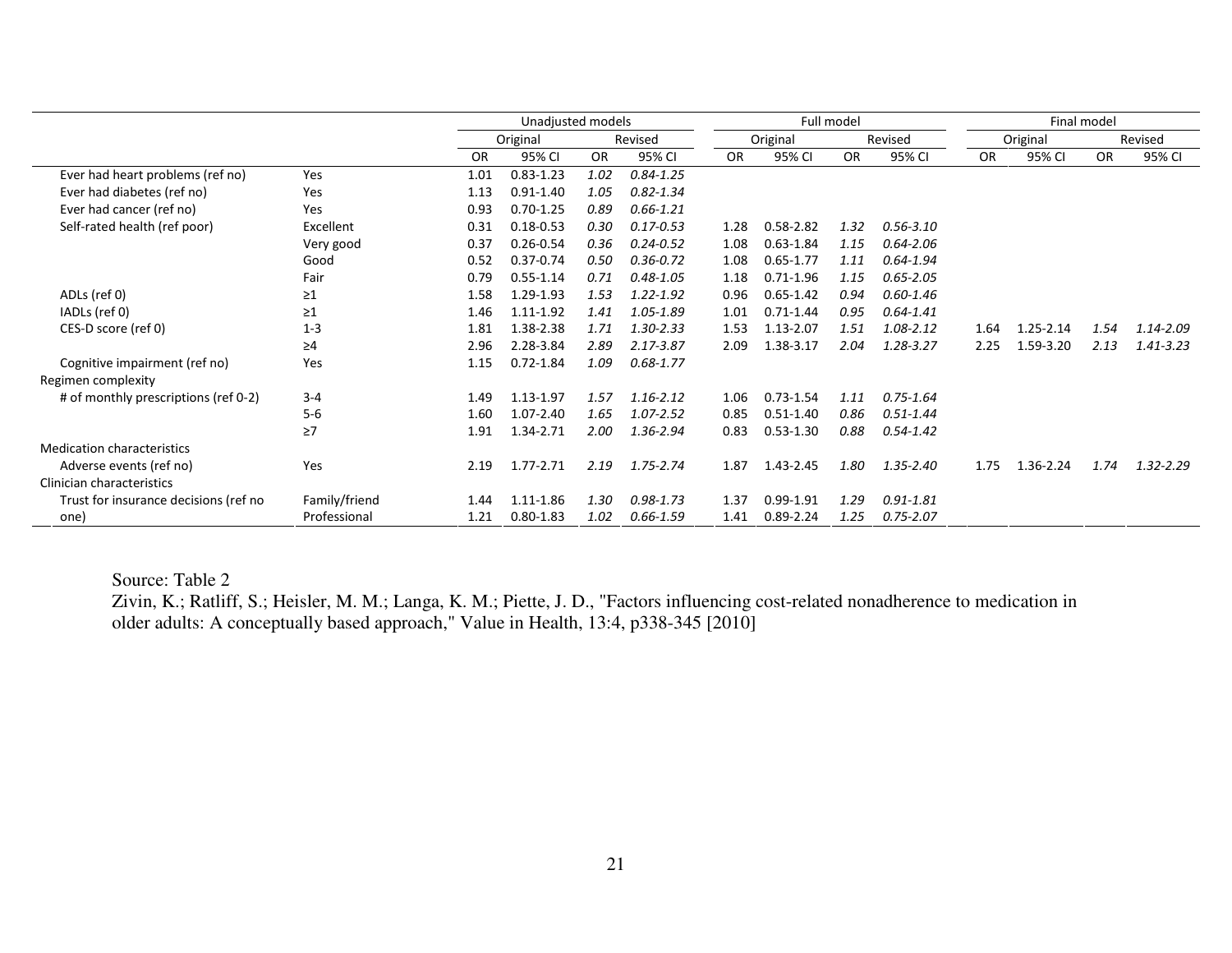Table F2. Cost-related medication nonadherence regression analyses with original and revised 2005 PDS questionnaire weights – Individual items

|                                       |                           | Not fill |               |      | Stop taking   |           |               |      | Skip doses    |           |               |           |               |
|---------------------------------------|---------------------------|----------|---------------|------|---------------|-----------|---------------|------|---------------|-----------|---------------|-----------|---------------|
|                                       |                           |          | Previous      |      | Revised       |           | Previous      |      | Revised       |           | Previous      |           | Revised       |
|                                       |                           | OR       | 95% CI        | OR   | 95% CI        | <b>OR</b> | 95% CI        | OR   | 95% CI        | <b>OR</b> | 95% CI        | <b>OR</b> | 95% CI        |
| <b>Financial characteristics</b>      |                           |          |               |      |               |           |               |      |               |           |               |           |               |
| OOP Rx cost per month (ref \$0.00-    | \$20.01-\$50.00           | 1.34     | $0.87 - 2.05$ | 1.41 | $0.92 - 2.16$ | 1.30      | $0.80 - 2.12$ | 1.22 | $0.70 - 2.14$ | 2.70      | 1.75-4.16     | 2.73      | $1.72 - 4.32$ |
| \$20.00                               | \$50.01-\$110.00          | 1.92     | 1.20-3.07     | 2.04 | $1.22 - 3.41$ | 2.48      | 1.50-4.11     | 2.46 | 1.39-4.34     | 3.05      | 1.89-4.93     | 3.08      | 1.80-5.27     |
|                                       | $\geq$ \$110.01           | 3.06     | 2.03-4.62     | 3.41 | $2.24 - 5.21$ | 3.55      | 2.26-5.59     | 3.53 | $2.10 - 5.93$ | 8.37      | 5.38-13.04    | 7.96      | 4.94-12.8     |
| Net worth (ref $\le$ \$38,000.00)     | \$38,000.01-\$154,500.00  | 0.82     | $0.60 - 1.14$ | 0.78 | $0.53 - 1.15$ | 0.86      | $0.55 - 1.35$ | 0.83 | $0.48 - 1.42$ | 0.73      | $0.51 - 1.05$ | 0.68      | $0.46 - 1.01$ |
|                                       | \$154,500.01-\$425,000.00 | 0.54     | $0.37 - 0.80$ | 0.54 | $0.36 - 0.83$ | 0.51      | $0.34 - 0.77$ | 0.51 | $0.31 - 0.82$ | 0.46      | $0.30 - 0.71$ | 0.47      | $0.29 - 0.75$ |
|                                       | ≥\$425.000.01             | 0.26     | $0.15 - 0.45$ | 0.30 | $0.16 - 0.55$ | 0.29      | $0.15 - 0.56$ | 0.33 | $0.16 - 0.68$ | 0.45      | $0.29 - 0.70$ | 0.44      | $0.28 - 0.71$ |
| Total household income (ref \$0.00-   | \$14,042.12-\$25,660.00   |          |               |      |               |           |               |      |               | 1.18      | $0.79 - 1.76$ | 1.08      | $0.68 - 1.70$ |
| \$14,042.11                           | \$25,660.01-\$48,384.00   |          |               |      |               |           |               |      |               | 0.78      | $0.51 - 1.19$ | 0.77      | $0.49 - 1.22$ |
|                                       | ≥\$48,384.01              |          |               |      |               |           |               |      |               | 0.51      | $0.30 - 0.88$ | 0.48      | $0.27 - 0.86$ |
| Any drug coverage (ref no)            | Yes                       | 0.64     | 0.48-0.85     | 0.69 | $0.51 - 0.94$ | 0.55      | $0.39 - 0.78$ | 0.59 | $0.41 - 0.86$ |           |               |           |               |
| Demographic characteristics           |                           |          |               |      |               |           |               |      |               |           |               |           |               |
| Age (ref 65-74)                       | 75-84                     | 0.69     | $0.51 - 0.94$ | 0.74 | $0.52 - 1.06$ | 0.63      | $0.45 - 0.87$ | 0.64 | $0.45 - 0.90$ | 0.67      | $0.51 - 0.89$ | 0.73      | $0.55 - 0.98$ |
|                                       | $\geq 85$                 | 0.38     | $0.25 - 0.58$ | 0.42 | $0.27 - 0.65$ | 0.48      | $0.31 - 0.74$ | 0.54 | $0.34 - 0.86$ | 0.35      | $0.20 - 0.59$ | 0.39      | $0.21 - 0.71$ |
| Gender (ref male)                     | Female                    | 1.44     | 1.08-1.93     | 1.47 | $1.06 - 2.03$ |           |               |      |               |           |               |           |               |
| Disease characteristics               |                           |          |               |      |               |           |               |      |               |           |               |           |               |
| Ever had high blood pressure (ref no) | Yes                       |          |               |      |               |           |               |      |               |           |               |           |               |
| Ever had lung disease (ref no)        | Yes                       | 1.56     | $1.10 - 2.22$ | 1.71 | $1.16 - 2.51$ |           |               |      |               |           |               |           |               |
| Ever had cancer (ref no)              | Yes                       |          |               |      |               | 0.59      | $0.39 - 0.90$ | 0.60 | $0.38 - 0.94$ |           |               |           |               |
| CES-D score (ref 0)                   | $1 - 3$                   | 2.31     | 1.78-3.00     | 2.23 | 1.66-2.99     | 2.19      | 1.48-3.26     | 2.10 | 1.35-3.25     | 1.59      | 1.14-2.21     | 1.54      | 1.06-2.24     |
|                                       | $\geq 4$                  | 3.21     | 2.29-4.49     | 2.96 | $2.01 - 4.35$ | 2.79      | 1.85-4.20     | 2.56 | 1.63-4.04     | 2.27      | 1.49-3.48     | 2.23      | 1.38-3.60     |
| <b>Medication characteristics</b>     |                           |          |               |      |               |           |               |      |               |           |               |           |               |
| Adverse events (ref no)               | Yes                       | 2.27     | 1.75-2.94     | 2.22 | 1.66-2.97     | 2.96      | 2.10-4.17     | 2.97 | $2.01 - 4.38$ |           |               |           |               |

Source: Table 3

 Zivin, K.; Ratliff, S.; Heisler, M. M.; Langa, K. M.; Piette, J. D., "Factors influencing cost-related nonadherence to medication in older adults: A conceptually based approach," Value in Health, 13:4, p338-345 [2010]